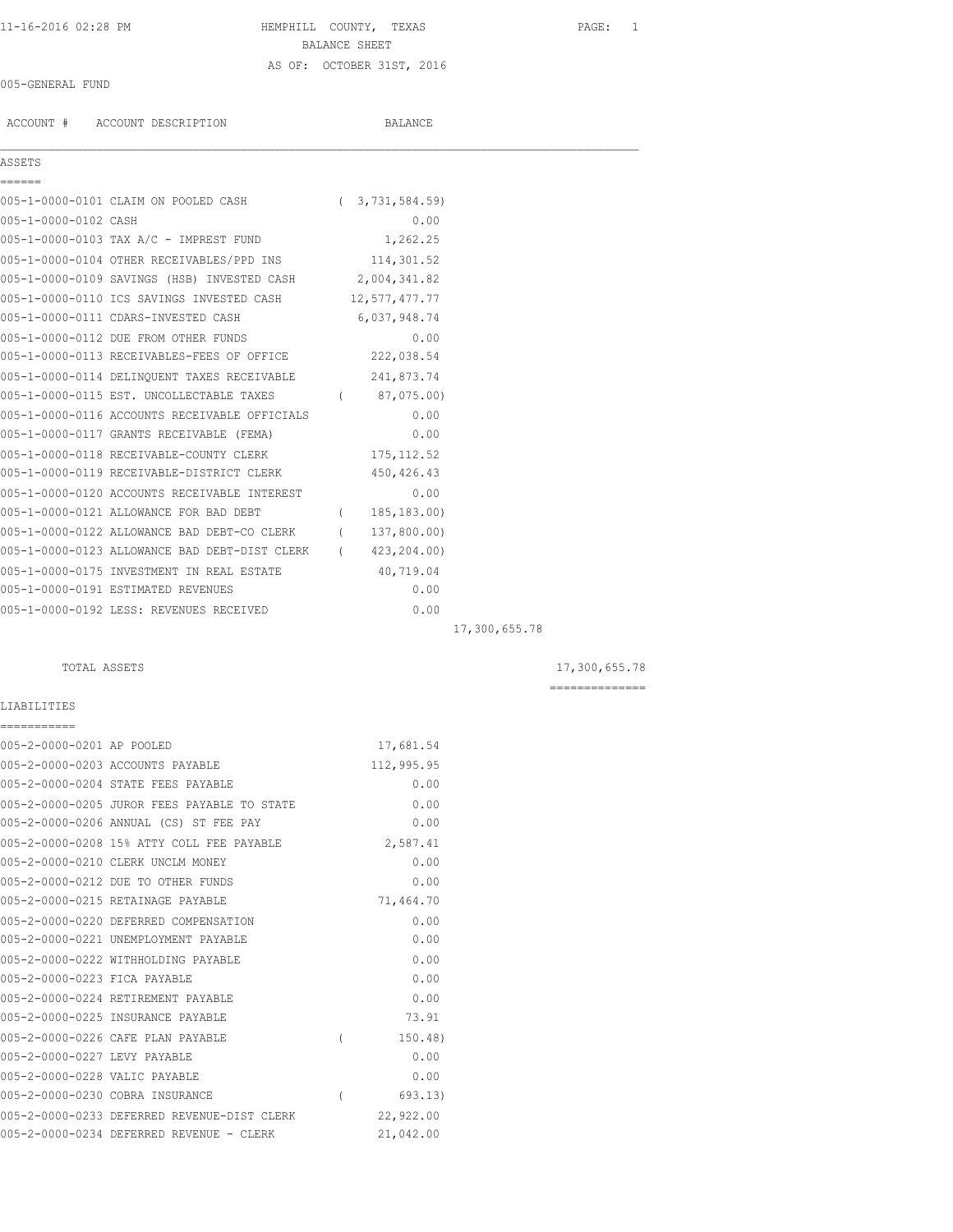# 11-16-2016 02:28 PM HEMPHILL COUNTY, TEXAS PAGE: 2 BALANCE SHEET AS OF: OCTOBER 31ST, 2016

### 005-GENERAL FUND

|                                | ACCOUNT # ACCOUNT DESCRIPTION                     | BALANCE    |  |
|--------------------------------|---------------------------------------------------|------------|--|
|                                | 005-2-0000-0236 DEFERRED REVENUE - JP             | 23,377.00  |  |
|                                | 005-2-0000-0238 DEFERRED TAX REVENUE              | 139,806.00 |  |
|                                | 005-2-0000-0261 SALES TAX REPORT                  | 0.00       |  |
| 005-2-0000-0281 APPROPRIATIONS |                                                   | 0.00       |  |
|                                | 005-2-0000-0282 LESS: EXPENDITURES                | 0.00       |  |
|                                | 005-2-0000-0283 LESS: ENCUMBRANCES                | 0.00       |  |
|                                | 005-2-0000-0290 PRIOR YR A/PAYABLE                | 0.00       |  |
|                                | 005-2-0000-0301 1-CCC COURT COSTS COLLECTED       | 0.00       |  |
|                                | 005-2-0000-0306 6-BAIL BOND FEE                   | 148.50     |  |
|                                | 005-2-0000-0307 7-DNA CONVICTIONS                 | 0.00       |  |
|                                | 005-2-0000-0308 8-DNA CS COMM. SUPERVISION        | 0.00       |  |
|                                | 005-2-0000-0309 9-DNA JV TESTING FEE JV           | 0.00       |  |
|                                | 005-2-0000-0310 10-EMS TRAMA FUND                 | 0.00       |  |
|                                | 005-2-0000-0311 11-JPD-JUV PRO DIVERSION FEE 0.00 |            |  |
|                                | 005-2-0000-0312 12-JRF-JURY REIMBURSEMENT FEE     | 0.00       |  |
|                                | 005-2-0000-0313 13-IDF INDIGENT DEFENSE FEE       | 0.00       |  |
|                                | 005-2-0000-0314 14-MVF MOVING VIOLATION FEE       | 0.00       |  |
|                                | 005-2-0000-0315 15-STF STATE TRAFFIC FINE         | 0.00       |  |
|                                | 005-2-0000-0316 16-POF PEACE OFFICER FEES         | 0.00       |  |
|                                | 005-2-0000-0317 17-FTA FAILURE TO APPEAR          | 0.00       |  |
|                                | 005-2-0000-0318 18-JUD FUND CONSTITUTIONAL        | 0.00       |  |
|                                | 005-2-0000-0320 MCW-MOTOR CARRIER WT              | 0.00       |  |
|                                | 005-2-0000-0321 TP-TIME PAYMENT FEE               | 0.00       |  |
|                                | 005-2-0000-0322 DRF-DRIVING RECORDS FEE           | 0.00       |  |
|                                | 005-2-0000-0323 JS-JUDICIAL SUPPORT FEE           | 0.00       |  |
|                                | 005-2-0000-0324 TPDF-TRUANCY PREV DIV FUND        | 0.00       |  |
|                                | 005-2-0000-0325 SPECIALTY COURT                   | 0.00       |  |
|                                | 005-2-0000-0326 7TH COURT OF APPEALS              | 0.00       |  |
| 005-2-0000-0327 OMNIBASE       |                                                   | 0.00       |  |
|                                | 005-2-0000-0328 PARKS&WILDLIFE                    | 0.00       |  |
|                                | 005-2-0000-0329 CHILD SAFETY SEAT                 | 0.00       |  |
| 005-2-0000-0330 CISD           |                                                   | 0.00       |  |
| 005-2-0000-0331 TRAILEE/CASA   |                                                   | 0.00       |  |
|                                | 005-2-0000-0400 BIRTH-REMOTE ACCESS               | 0.00       |  |
|                                | 005-2-0000-0410 1-BIRTH CERTIFICATE FEE           | 0.00       |  |
|                                | 005-2-0000-0420 2-MLF MARRIAGE LICENSE FEE        | 0.00       |  |
|                                | 005-2-0000-0430 3-DIM DEC OF INFORMAL MARRIAGE    | 0.00       |  |
|                                | 005-2-0000-0440 4-NDF NONDISCLOSURE FEES          | 0.00       |  |
|                                | 005-2-0000-0450 5-TCV-JUROR DONATIONS             | 0.00       |  |
|                                | 005-2-0000-0460 6-JUSTICE CTS-INDIGENT LEGAL      | 0.00       |  |
|                                | 005-2-0000-0470 7A-STATUTORY PROBATE              | 0.00       |  |
|                                | 005-2-0000-0471 7B-JUDICIAL FUND FILING FEE       | 0.00       |  |
|                                | 005-2-0000-0480 8A-STATUTORY CO COURT             | 0.00       |  |
|                                | 005-2-0000-0481 8B-JUDICIAL FUND                  | 0.00       |  |
|                                | 005-2-0000-0490 9A-CONSTITUTIONAL CO COURT        | 0.00       |  |
|                                | 005-2-0000-0491 9B-JUDICIAL FUND FILING FEE       | 0.00       |  |
| 005-2-0000-0492 10A-DIVORCE    |                                                   | 0.00       |  |
|                                | 005-2-0000-0493 10B-OTHER THAN DIVORCE            | 0.00       |  |
|                                | 005-2-0000-0494 10C-INDIGENT LEGAL SERVICES       | 0.00       |  |
|                                | 005-2-0000-0495 11-JUDICIAL SUPPORT FEE           | 0.00       |  |

005-2-0000-0496 SFP-ELECTRONIC FILING SYSTEM 0.00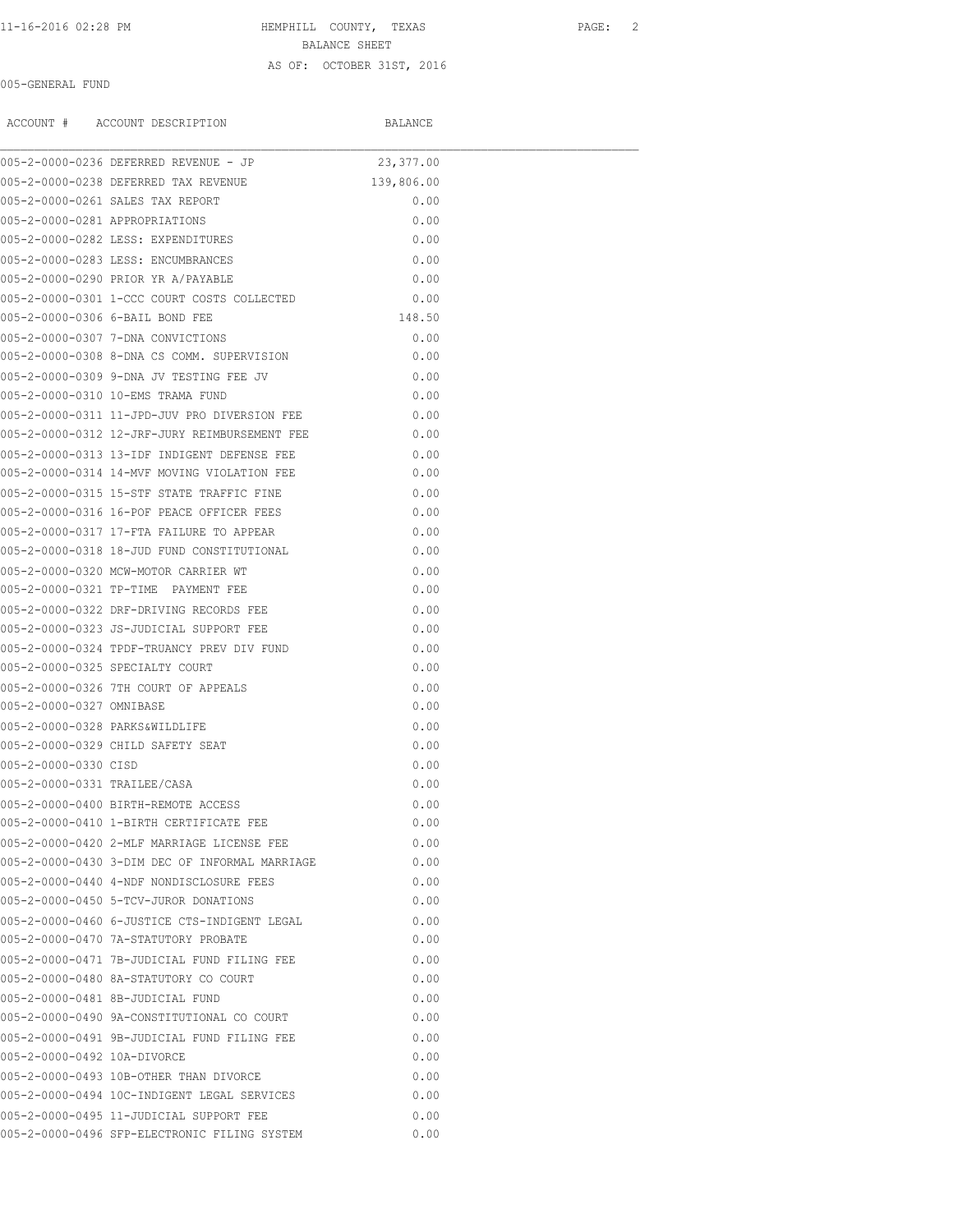11-16-2016 02:28 PM HEMPHILL COUNTY, TEXAS PAGE: 3 BALANCE SHEET AS OF: OCTOBER 31ST, 2016

005-GENERAL FUND

| ACCOUNT # ACCOUNT DESCRIPTION                     | BALANCE       |               |                                                                                                                                                                                                                                                                                                                                                                                                                                                                                        |
|---------------------------------------------------|---------------|---------------|----------------------------------------------------------------------------------------------------------------------------------------------------------------------------------------------------------------------------------------------------------------------------------------------------------------------------------------------------------------------------------------------------------------------------------------------------------------------------------------|
| 005-2-0000-0497 TEXAS HOME VISITING PROGRAM       | 10.00         |               |                                                                                                                                                                                                                                                                                                                                                                                                                                                                                        |
| 005-2-1510-0221 UNEMPLOYMENT PAYABLE              | 0.00          |               |                                                                                                                                                                                                                                                                                                                                                                                                                                                                                        |
| 005-2-1520-0221 UNEMPLOYMENT PAYABLE              | 0.00          |               |                                                                                                                                                                                                                                                                                                                                                                                                                                                                                        |
| 005-2-1530-0221 UNEMPLOYMENT PAYABLE              | 0.00          |               |                                                                                                                                                                                                                                                                                                                                                                                                                                                                                        |
| 005-2-1540-0221 UNEMPLOYMENT PAYABLE              | 0.00          |               |                                                                                                                                                                                                                                                                                                                                                                                                                                                                                        |
| 005-2-2410-0221 UNEMPLOYMENT PAYABLE              | 0.00          |               |                                                                                                                                                                                                                                                                                                                                                                                                                                                                                        |
| 005-2-2500-0221 UNEMPLOYMENT PAYABLE              | 0.00          |               |                                                                                                                                                                                                                                                                                                                                                                                                                                                                                        |
| 005-2-2550-0221 UNEMPLOYMENT PAYABLE              | 0.00          |               |                                                                                                                                                                                                                                                                                                                                                                                                                                                                                        |
| 005-2-2560-0221 UNEMPLOYMENT PAYABLE              | 0.00          |               |                                                                                                                                                                                                                                                                                                                                                                                                                                                                                        |
| 005-2-3500-0221 UNEMPLOYMENT PAYABLE              | 0.00          |               |                                                                                                                                                                                                                                                                                                                                                                                                                                                                                        |
| 005-2-3600-0221 UNEMPLOYMENT PAYABLE              | 0.00          |               |                                                                                                                                                                                                                                                                                                                                                                                                                                                                                        |
| 005-2-7001-0221 UNEMPLOYMENT PAYABLE              | 0.00          |               |                                                                                                                                                                                                                                                                                                                                                                                                                                                                                        |
| TOTAL LIABILITIES                                 |               | 411,265.40    |                                                                                                                                                                                                                                                                                                                                                                                                                                                                                        |
| EOUITY                                            |               |               |                                                                                                                                                                                                                                                                                                                                                                                                                                                                                        |
| ------                                            |               |               |                                                                                                                                                                                                                                                                                                                                                                                                                                                                                        |
| 005-3-0000-0301 CURRENT FUND BALANCE              | 15,641,451.84 |               |                                                                                                                                                                                                                                                                                                                                                                                                                                                                                        |
| 005-3-0000-0302 BUDGETED FUND BALANCE             | 0.00          |               |                                                                                                                                                                                                                                                                                                                                                                                                                                                                                        |
| TOTAL BEGINNING EOUITY                            | 15,641,451.84 |               |                                                                                                                                                                                                                                                                                                                                                                                                                                                                                        |
| TOTAL REVENUE                                     | 821,999.78    |               |                                                                                                                                                                                                                                                                                                                                                                                                                                                                                        |
| TOTAL EXPENSES                                    | 445,074.47    |               |                                                                                                                                                                                                                                                                                                                                                                                                                                                                                        |
| TOTAL REVENUE OVER/(UNDER) EXPENSES 376,925.31    |               |               |                                                                                                                                                                                                                                                                                                                                                                                                                                                                                        |
| (WILL CLOSE TO FUND BAL.)                         | 871,013.23    |               |                                                                                                                                                                                                                                                                                                                                                                                                                                                                                        |
| TOTAL EQUITY & REV. OVER/(UNDER) EXP.             |               | 16,889,390.38 |                                                                                                                                                                                                                                                                                                                                                                                                                                                                                        |
| TOTAL LIABILITIES, EQUITY & REV.OVER/(UNDER) EXP. |               |               | 17,300,655.78                                                                                                                                                                                                                                                                                                                                                                                                                                                                          |
|                                                   |               |               | $\begin{array}{cccccccccc} \multicolumn{2}{c}{} & \multicolumn{2}{c}{} & \multicolumn{2}{c}{} & \multicolumn{2}{c}{} & \multicolumn{2}{c}{} & \multicolumn{2}{c}{} & \multicolumn{2}{c}{} & \multicolumn{2}{c}{} & \multicolumn{2}{c}{} & \multicolumn{2}{c}{} & \multicolumn{2}{c}{} & \multicolumn{2}{c}{} & \multicolumn{2}{c}{} & \multicolumn{2}{c}{} & \multicolumn{2}{c}{} & \multicolumn{2}{c}{} & \multicolumn{2}{c}{} & \multicolumn{2}{c}{} & \multicolumn{2}{c}{} & \mult$ |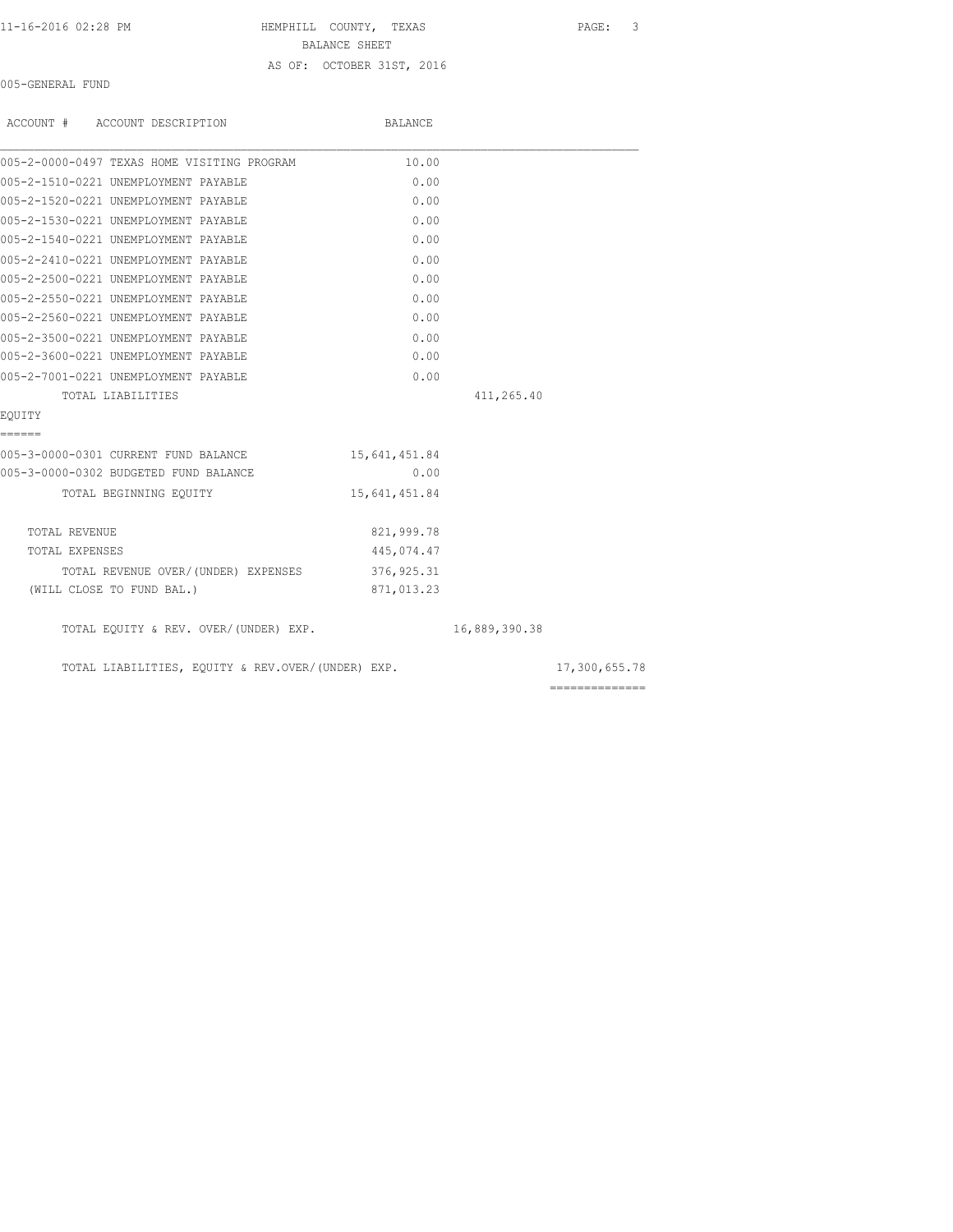| 11-16-2016 02:28 PM                                                                | HEMPHILL COUNTY, TEXAS                     |          | PAGE: 1         |
|------------------------------------------------------------------------------------|--------------------------------------------|----------|-----------------|
|                                                                                    | BALANCE SHEET<br>AS OF: OCTOBER 31ST, 2016 |          |                 |
| 008-LAW LIBRARY                                                                    |                                            |          |                 |
| ACCOUNT # ACCOUNT DESCRIPTION                                                      | BALANCE                                    |          |                 |
| ASSETS                                                                             |                                            |          |                 |
| ------                                                                             |                                            |          |                 |
| 008-1-0000-0101 CLAIM ON POOLED CASH                                               | 5,255.26                                   |          |                 |
| 008-1-0000-0102 CASH - LAW LIBRARY                                                 | 0.00                                       |          |                 |
| 008-1-0000-0191 ESTIMATED REVENUES                                                 | 0.00                                       |          |                 |
| 008-1-0000-0192 LESS: REVENUES RECEIVED                                            | 0.00                                       |          |                 |
|                                                                                    |                                            | 5,255.26 |                 |
| TOTAL ASSETS                                                                       |                                            |          | 5,255.26        |
| LIABILITIES                                                                        |                                            |          | --------------- |
| ------------                                                                       |                                            |          |                 |
| 008-2-0000-0201 AP POOLED                                                          | 0.00                                       |          |                 |
| 008-2-0000-0203 ACOUNTS PAYABLE<br>008-2-0000-0222 PAYROLL W/H PAYABLE             | 0.00<br>0.00                               |          |                 |
|                                                                                    |                                            |          |                 |
| 008-2-0000-0223 PAYROLL FICA PAYABLE<br>008-2-0000-0224 PAYROLL RETIREMENT PAYABLE | 0.00<br>0.00                               |          |                 |
| 008-2-0000-0225 PAYROLL INSURANCE PAYABLE                                          | 0.00                                       |          |                 |
| 008-2-0000-0281 APPROPRIATIONS                                                     | 0.00                                       |          |                 |
| 008-2-0000-0282 LESS: EXPENDITURES                                                 | 0.00                                       |          |                 |
| 008-2-0000-0283 LESS: ENCUMBRANCES                                                 | 0.00                                       |          |                 |
| 008-2-0000-0290 PRIOR YEAR PAYABLES                                                | 0.00                                       |          |                 |
| TOTAL LIABILITIES                                                                  |                                            | 0.00     |                 |
| EQUITY                                                                             |                                            |          |                 |
| ======<br>008-3-0000-0301 CURRENT FUND BALANCE                                     | 4,499.26                                   |          |                 |
| 008-3-0000-0302 BUDGETED FUND BALANCE                                              | 0.00                                       |          |                 |
| TOTAL BEGINNING EOUITY                                                             | 4,499.26                                   |          |                 |
| TOTAL REVENUE                                                                      | 0.00                                       |          |                 |
| TOTAL EXPENSES                                                                     | 0.00                                       |          |                 |
| TOTAL REVENUE OVER/(UNDER) EXPENSES                                                | 0.00                                       |          |                 |
| (WILL CLOSE TO FUND BAL.)                                                          | 756.00                                     |          |                 |
| TOTAL EQUITY & REV. OVER/(UNDER) EXP.                                              |                                            | 5,255.26 |                 |
| TOTAL LIABILITIES, EOUITY & REV.OVER/(UNDER) EXP.                                  |                                            |          | 5,255.26        |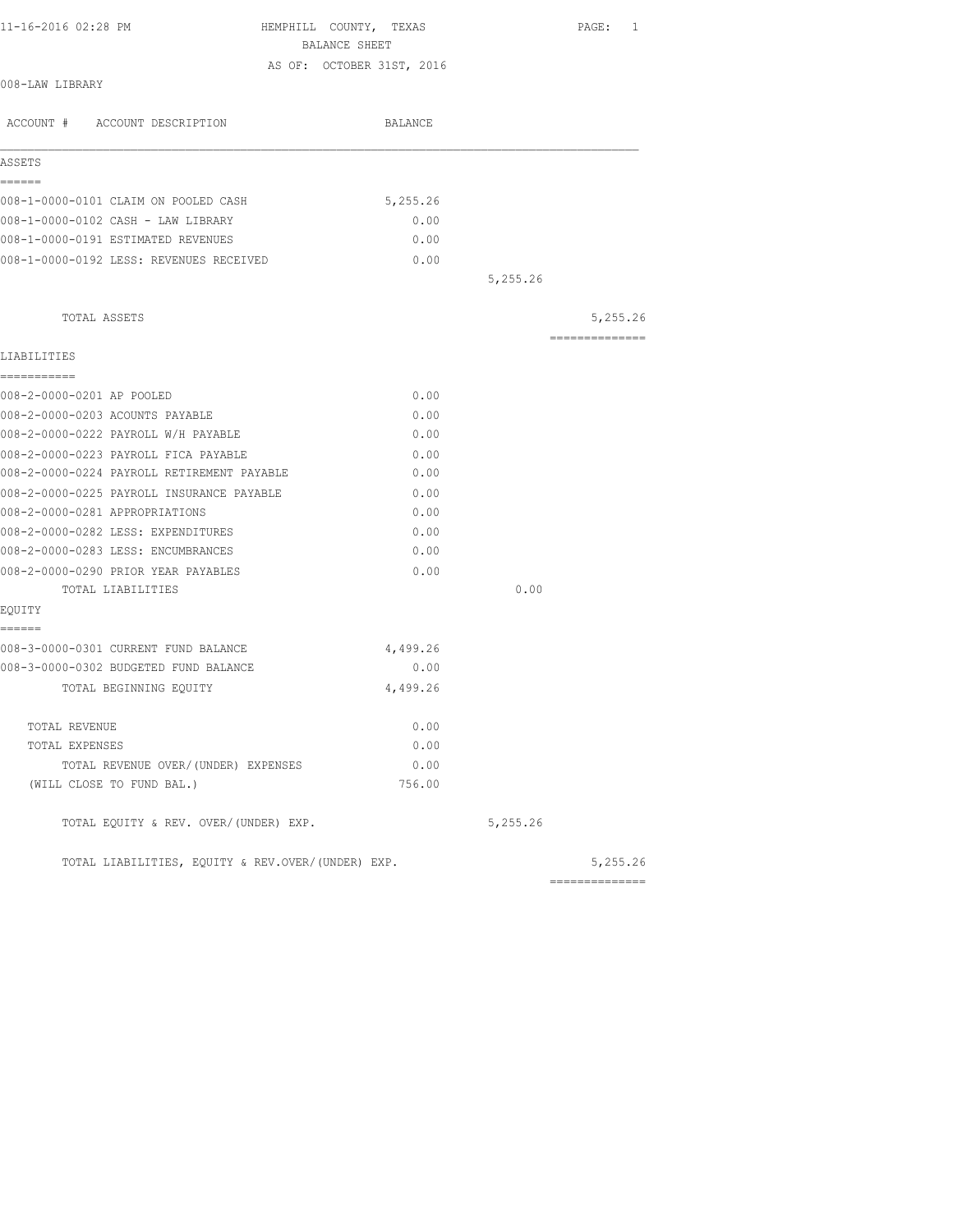| 11-16-2016 02:28 PM                                                           | HEMPHILL COUNTY, TEXAS<br>BALANCE SHEET |           | PAGE: 1        |
|-------------------------------------------------------------------------------|-----------------------------------------|-----------|----------------|
|                                                                               | AS OF: OCTOBER 31ST, 2016               |           |                |
| 009-SECURITY FEE                                                              |                                         |           |                |
| ACCOUNT # ACCOUNT DESCRIPTION                                                 | BALANCE                                 |           |                |
| ASSETS                                                                        |                                         |           |                |
| ======                                                                        |                                         |           |                |
| 009-1-0000-0101 CLAIM ON POOLED CASH                                          | 62,060.38                               |           |                |
| 009-1-0000-0102 CASH - COUNTY - SECURITY FEE                                  | 0.00                                    |           |                |
| 009-1-0000-0191 ESTIMATED REVENUES<br>009-1-0000-0192 LESS: REVENUES RECEIVED | 0.00<br>0.00                            |           |                |
|                                                                               |                                         | 62,060.38 |                |
|                                                                               |                                         |           |                |
| TOTAL ASSETS                                                                  |                                         |           | 62,060.38      |
| LIABILITIES                                                                   |                                         |           | -------------- |
| -----------<br>009-2-0000-0201 AP POOLED                                      | 0.00                                    |           |                |
| 009-2-0000-0203 ACOUNTS PAYABLE                                               | 0.00                                    |           |                |
| 009-2-0000-0222 PAYROLL W/H PAYABLE                                           | 0.00                                    |           |                |
| 009-2-0000-0223 PAYROLL FICA PAYABLE                                          | 0.00                                    |           |                |
| 009-2-0000-0224 PAYROLL RETIREMENT PAYABLE                                    | 0.00                                    |           |                |
| 009-2-0000-0225 PAYROLL INSURANCE PAYABLE                                     | 0.00                                    |           |                |
| 009-2-0000-0281 APPROPRIATIONS                                                | 0.00                                    |           |                |
| 009-2-0000-0282 LESS: EXPENDITURES                                            | 0.00                                    |           |                |
| 009-2-0000-0283 LESS: ENCUMBRANCES                                            | 0.00                                    |           |                |
| 009-2-0000-0290 PRIOR YR A/PAYABLE                                            | 0.00                                    |           |                |
| TOTAL LIABILITIES                                                             |                                         | 0.00      |                |
| EQUITY                                                                        |                                         |           |                |
| ------<br>009-3-0000-0301 CURRENT FUND BALANCE                                | 65, 131.85                              |           |                |
| 009-3-0000-0302 BUDGETED FUND BALANCE                                         | 0.00                                    |           |                |
| TOTAL BEGINNING EQUITY                                                        | 65, 131.85                              |           |                |
| TOTAL REVENUE                                                                 | 0.00                                    |           |                |
| TOTAL EXPENSES                                                                | 0.00                                    |           |                |
| TOTAL REVENUE OVER/(UNDER) EXPENSES                                           | 0.00                                    |           |                |
| (WILL CLOSE TO FUND BAL.)                                                     | (3, 071.47)                             |           |                |
| TOTAL EQUITY & REV. OVER/(UNDER) EXP.                                         |                                         | 62,060.38 |                |
| TOTAL LIABILITIES, EQUITY & REV.OVER/(UNDER) EXP.                             |                                         |           | 62,060.38      |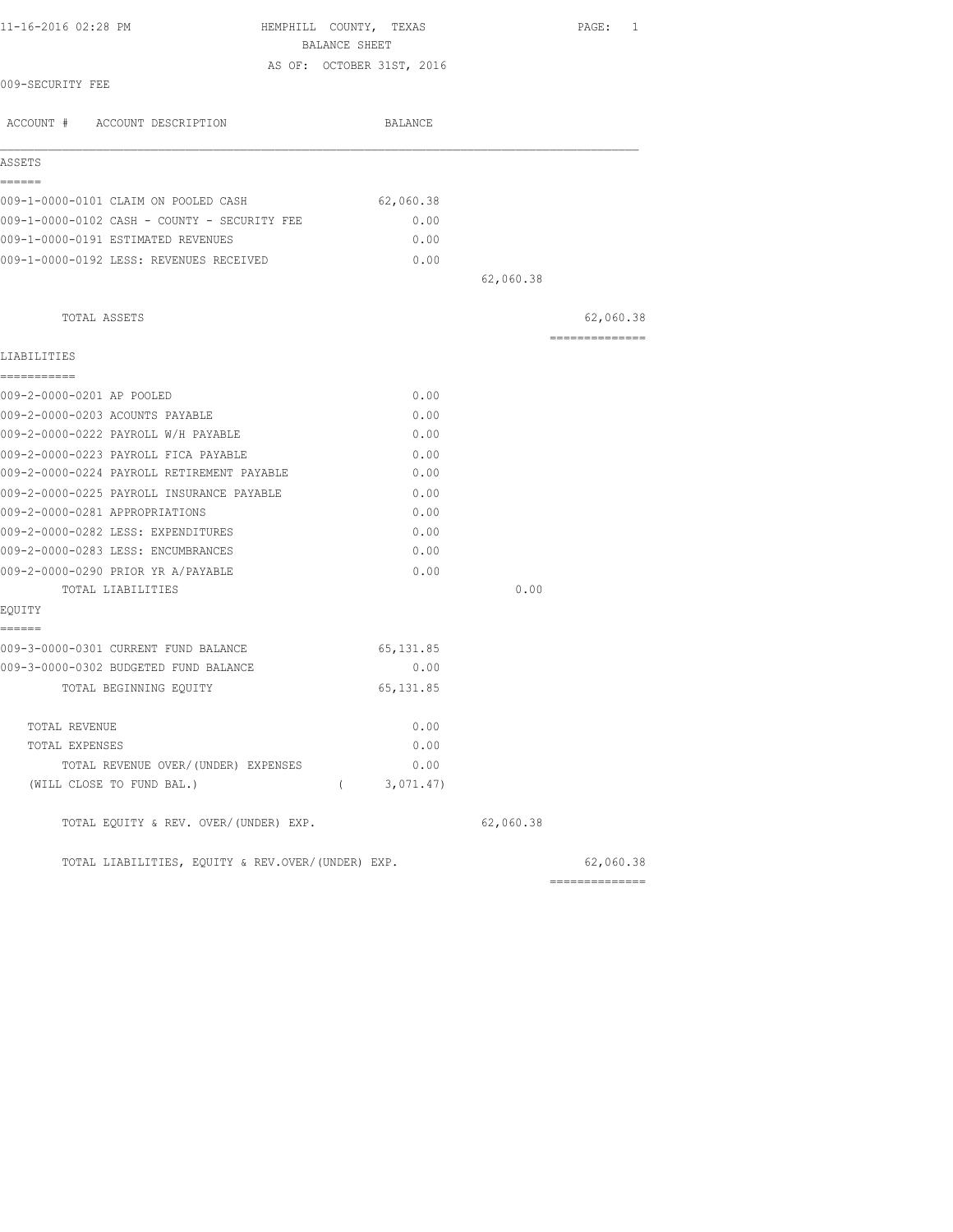HEMPHILL COUNTY, TEXAS PAGE: 1 BALANCE SHEET AS OF: OCTOBER 31ST, 2016

010-AIRPORT

| ACCOUNT # ACCOUNT DESCRIPTION                     | BALANCE                  |            |                |
|---------------------------------------------------|--------------------------|------------|----------------|
| ASSETS                                            |                          |            |                |
| ======                                            |                          |            |                |
| 010-1-0000-0102 CASH - AIRPORT                    | 277, 207. 78             |            |                |
| 010-1-0000-0104 AIRPORT PREPAID INSURANCE         | 0.00                     |            |                |
| 010-1-0000-0110 INVESTED CASH/YR 2000             | 0.00                     |            |                |
| 010-1-0000-0111 INVESTED CASH/AIRPORT             | 0.00                     |            |                |
| 010-1-0000-0191 ESTIMATED REVENUES                | 0.00                     |            |                |
| 010-1-0000-0192 LESS: REVENUES RECEIVED           | 0.00                     | 277,207.78 |                |
| TOTAL ASSETS                                      |                          |            | 277, 207. 78   |
|                                                   |                          |            | ============== |
| LIABILITIES                                       |                          |            |                |
| ===========                                       |                          |            |                |
| 010-2-0000-0203 ACCOUNTS PAYABLE                  | 0.00                     |            |                |
| 010-2-0000-0222 PAYROLL W/H PAYABLE               | 0.00                     |            |                |
| 010-2-0000-0223 PAYROLL FICA PAYABLE              | 0.00                     |            |                |
| 010-2-0000-0224 PAYROLL RETIREMENT PAYABLE        | 0.00                     |            |                |
| 010-2-0000-0225 PAYROLL INSURANCE PAYABLE         | 0.00                     |            |                |
| 010-2-0000-0235 DUE TO GENERAL FUND               | 0.00                     |            |                |
| 010-2-0000-0281 APPROPRIATIONS                    | 0.00                     |            |                |
| 010-2-0000-0282 LESS: EXPENDITURES                | 0.00                     |            |                |
| 010-2-0000-0283 LESS: ENCUMBRANCES                | 0.00                     |            |                |
| 010-2-0000-0290 PRIOR YR A/PAYABLE                | 50,000.00)<br>$\left($   |            |                |
| TOTAL LIABILITIES                                 | $\left($                 | 50,000.00) |                |
| EQUITY<br>======                                  |                          |            |                |
| 010-3-0000-0301 CURRENT FUND BALANCE              | 290,600.57               |            |                |
| 010-3-0000-0302 BUDGETED FUND BALANCE             | 0.00                     |            |                |
| TOTAL BEGINNING EQUITY                            | 290,600.57               |            |                |
| TOTAL REVENUE                                     | 6,337.09                 |            |                |
| TOTAL EXPENSES                                    | 26,388.50                |            |                |
| TOTAL REVENUE OVER/ (UNDER) EXPENSES              | $\sqrt{2}$<br>20,051.41) |            |                |
| (WILL CLOSE TO FUND BAL.)                         | 56,658.62                |            |                |
| TOTAL EQUITY & REV. OVER/(UNDER) EXP.             |                          | 327,207.78 |                |
| TOTAL LIABILITIES, EQUITY & REV.OVER/(UNDER) EXP. |                          |            | 277, 207. 78   |
|                                                   |                          |            | -----------    |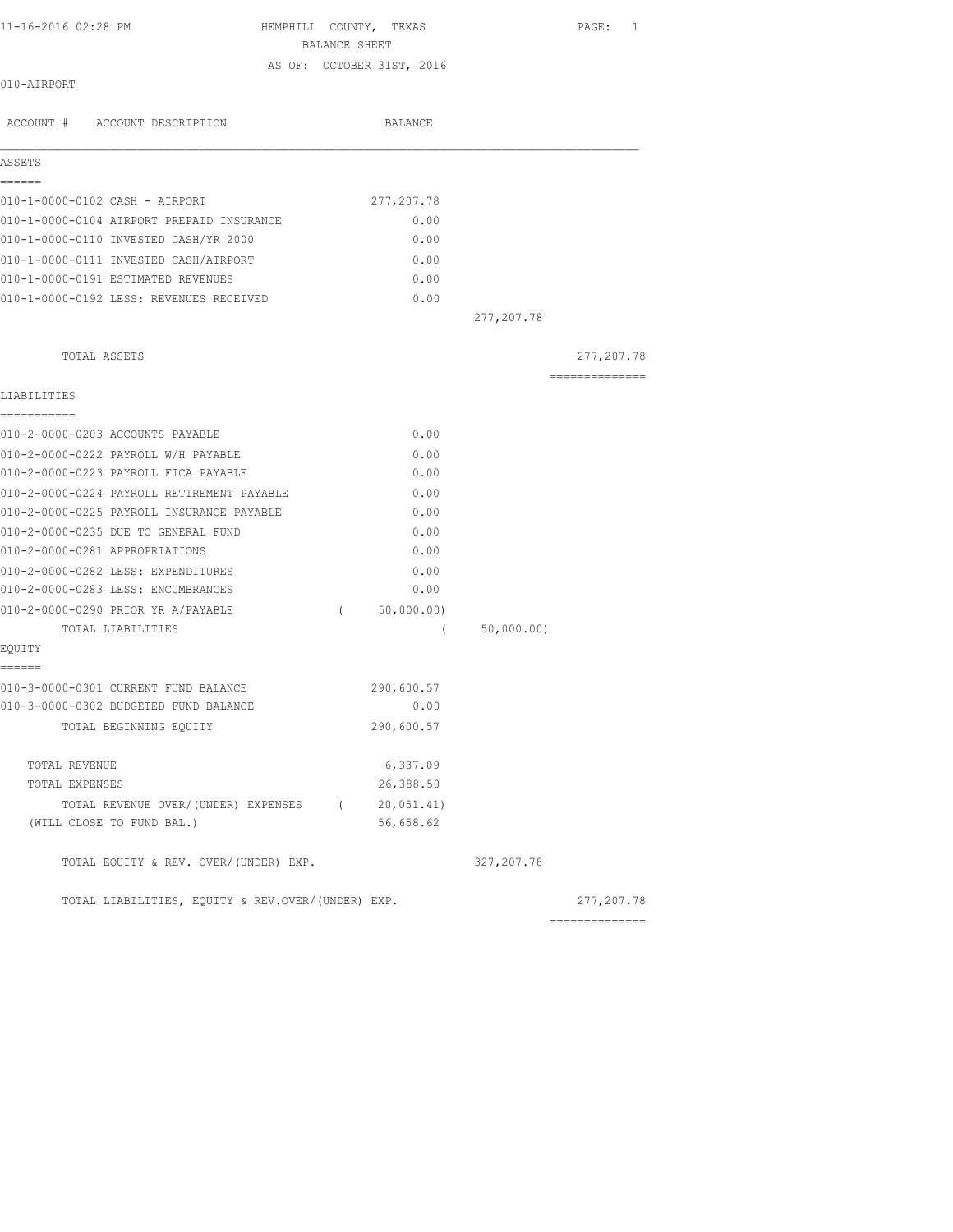| 11-16-2016 02:28 PM |                         |                     | HEMPHILL COUNTY, TEXAS |                           | PAGE: 1 |  |
|---------------------|-------------------------|---------------------|------------------------|---------------------------|---------|--|
|                     |                         |                     | BALANCE SHEET          |                           |         |  |
|                     | 011-ROAD & BRIDGE PCT 1 |                     |                        | AS OF: OCTOBER 31ST, 2016 |         |  |
| ACCOUNT #           |                         | ACCOUNT DESCRIPTION |                        | BALANCE                   |         |  |

| ASSETS                      |                                            |             |            |  |
|-----------------------------|--------------------------------------------|-------------|------------|--|
|                             |                                            |             |            |  |
|                             | 011-1-0000-0101 CLAIM ON POOLED CASH       | 958, 439.33 |            |  |
|                             | 011-1-0000-0102 CASH - ROAD & BRIDGE PCT 1 | 0.00        |            |  |
|                             | 011-1-0000-0104 PCT 1 PREPAID INSURANCE    | 432.12      |            |  |
| 011-1-0000-0110 INVESTMENTS |                                            | 0.00        |            |  |
|                             | 011-1-0000-0118 PROPERTY TAX RECEIVABLE    | 12,401.95   |            |  |
|                             | 011-1-0000-0121 ALLOWANCE FOR BAD DEBT     | 4,464.78)   |            |  |
|                             | 011-1-0000-0191 ESTIMATED REVENUES         | 0.00        |            |  |
|                             | 011-1-0000-0192 LESS: REVENUES RECEIVED    | 0.00        |            |  |
|                             |                                            |             | 966,808.62 |  |

| TOTAL ASSETS                                      |             |            | 966,808.62     |
|---------------------------------------------------|-------------|------------|----------------|
|                                                   |             |            | -------------- |
| LIABILITIES                                       |             |            |                |
| ------------                                      |             |            |                |
| 011-2-0000-0201 AP POOLED<br>$\left($             | 71.52)      |            |                |
| 011-2-0000-0203 ACOUNTS PAYABLE                   | 0.00        |            |                |
| 011-2-0000-0211 DUE FROM OTHER FUNDS              | 0.00        |            |                |
| 011-2-0000-0220 DEFERRED COMPENSATION             | 0.00        |            |                |
| 011-2-0000-0222 WITHHOLDING PAYABLE               | 0.00        |            |                |
| 011-2-0000-0223 FICA PAYABLE                      | 0.00        |            |                |
| 011-2-0000-0224 RETIREMENT PAYABLE                | 0.00        |            |                |
| 011-2-0000-0225 INSURANCE PAYABLE                 | 0.00        |            |                |
| 011-2-0000-0226 CAFE PLAN PAYABLE                 | 242.94      |            |                |
| 011-2-0000-0228 VALIC PAYABLE                     | 0.00        |            |                |
| 011-2-0000-0230 DEFERRED REVENUE                  | 7,143.68    |            |                |
| 011-2-0000-0281 APPROPRIATIONS                    | 0.00        |            |                |
| 011-2-0000-0282 LESS: EXPENDITURES                | 0.00        |            |                |
| 011-2-0000-0283 LESS: ENCUMBRANCES                | 0.00        |            |                |
| 011-2-0000-0290 PRIOR YR A/PAYABLE                | 0.00        |            |                |
| 011-2-4011-0221 UNEMPLOYMENT PAYABLE              | 0.00        |            |                |
| TOTAL LIABILITIES                                 |             | 7,315.10   |                |
| EOUITY                                            |             |            |                |
| ------                                            |             |            |                |
| 011-3-0000-0301 CURRENT FUND BALANCE              | 763, 225.44 |            |                |
| 011-3-0000-0302 BUDGETED FUND BALANCE             | 0.00        |            |                |
| TOTAL BEGINNING EQUITY                            | 763, 225.44 |            |                |
| TOTAL REVENUE                                     | 58,275.87   |            |                |
| TOTAL EXPENSES                                    | 16,379.32   |            |                |
| TOTAL REVENUE OVER/(UNDER) EXPENSES               | 41,896.55   |            |                |
| (WILL CLOSE TO FUND BAL.)                         | 154, 371.53 |            |                |
| TOTAL EQUITY & REV. OVER/(UNDER) EXP.             |             | 959,493.52 |                |
| TOTAL LIABILITIES, EQUITY & REV.OVER/(UNDER) EXP. |             |            | 966,808.62     |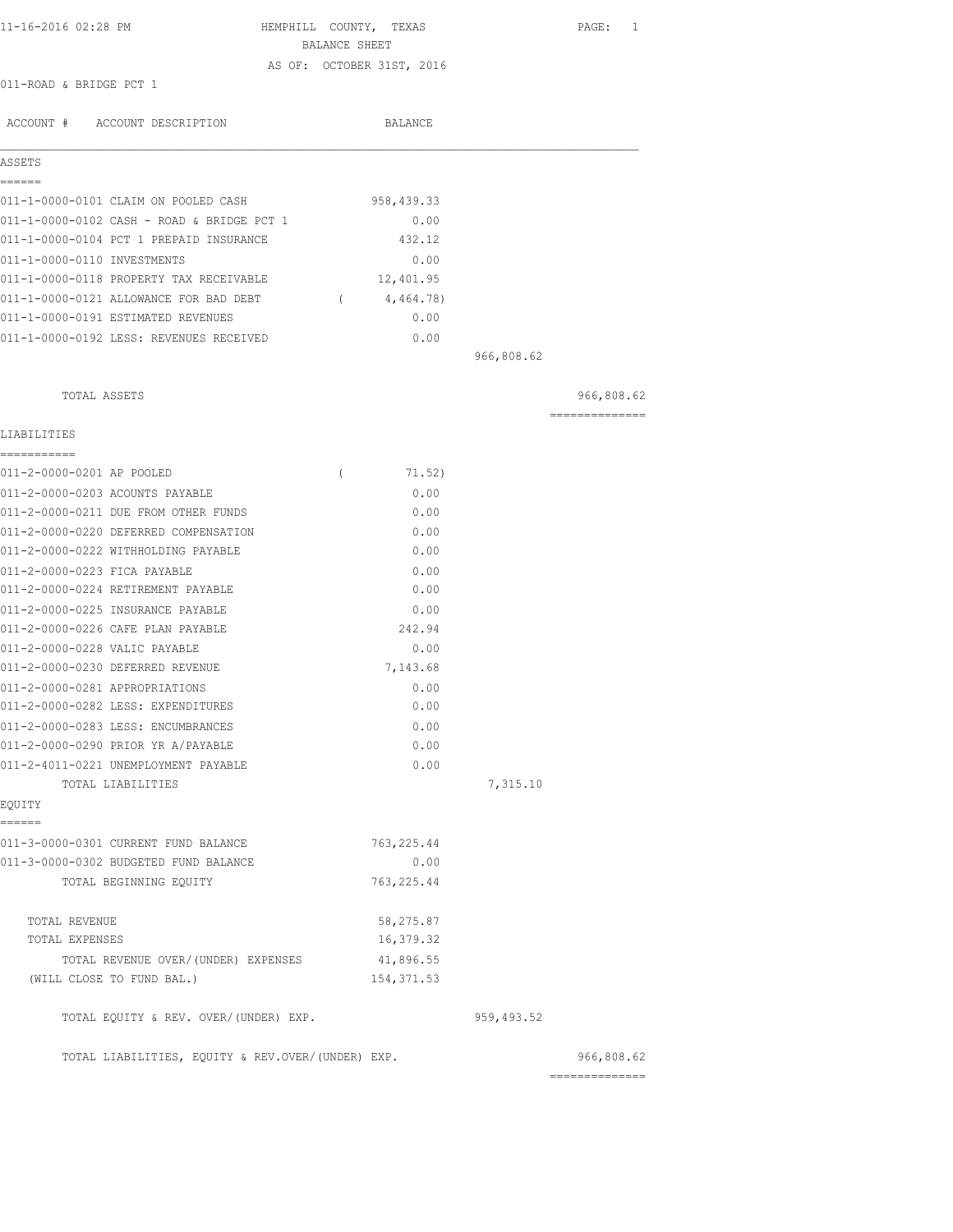| 11-16-2016 02:28 PM                                                        | HEMPHILL COUNTY, TEXAS<br>BALANCE SHEET |              | PAGE: 1        |
|----------------------------------------------------------------------------|-----------------------------------------|--------------|----------------|
|                                                                            | AS OF: OCTOBER 31ST, 2016               |              |                |
| 012-ROAD & BRIDGE PCT 2                                                    |                                         |              |                |
| ACCOUNT # ACCOUNT DESCRIPTION                                              | BALANCE                                 |              |                |
| ASSETS                                                                     |                                         |              |                |
| ======                                                                     |                                         |              |                |
| 012-1-0000-0101 CLAIM ON POOLED CASH                                       | 1,297,062.51                            |              |                |
| 012-1-0000-0102 CASH - ROAD & BRIDGE PCT 2                                 | 0.00                                    |              |                |
| 012-1-0000-0104 PCT 2 PREPAID INSURANCE                                    | 432.12                                  |              |                |
| 012-1-0000-0110 INVESTMENTS                                                | 0.00                                    |              |                |
| 012-1-0000-0118 PROPERTY TAX RECEIVABLE                                    | 13,110.63                               |              |                |
| 012-1-0000-0121 ALLOWANCE FOR BAD DEBT                                     | $\overline{a}$<br>4,719.91)             |              |                |
| 012-1-0000-0191 ESTIMATED REVENUES                                         | 0.00                                    |              |                |
| 012-1-0000-0192 LESS: REVENUES RECEIVED                                    | 0.00                                    |              |                |
|                                                                            |                                         | 1,305,885.35 |                |
| TOTAL ASSETS                                                               |                                         |              | 1,305,885.35   |
| LIABILITIES                                                                |                                         |              | ============== |
| ===========                                                                |                                         |              |                |
| 012-2-0000-0201 AP POOLED                                                  | 4.05)<br>$\left($                       |              |                |
| 012-2-0000-0203 ACOUNTS PAYABLE                                            | 0.00                                    |              |                |
| 012-2-0000-0211 DUE FROM OTHER FUNDS                                       | 0.00                                    |              |                |
| 012-2-0000-0220 DEFERRED COMPENSATION                                      | 0.00                                    |              |                |
| 012-2-0000-0222 WITHHOLDING PAYABLE                                        | 0.00                                    |              |                |
| 012-2-0000-0223 FICA PAYABLE                                               | 0.00                                    |              |                |
| 012-2-0000-0224 RETIREMENT PAYABLE                                         | 0.00                                    |              |                |
| 012-2-0000-0225 INSURANCE PAYABLE                                          | 8.96                                    |              |                |
| 012-2-0000-0226 CAFE PLAN PAYABLE                                          | 96.70)<br>$\left($                      |              |                |
| 012-2-0000-0227 LEVY PAYABLE                                               | 598.00                                  |              |                |
| 012-2-0000-0228 VAL DEF                                                    | 0.00                                    |              |                |
| 012-2-0000-0230 DEFERRED REVENUE                                           | 7,551.89                                |              |                |
| 012-2-0000-0281 APPROPRIATIONS                                             | 0.00                                    |              |                |
| 012-2-0000-0282 LESS: EXPENDITURES                                         | 0.00<br>0.00                            |              |                |
| 012-2-0000-0283 LESS: ENCUMBRANCES                                         |                                         |              |                |
| 012-2-0000-0290 PRIOR YR A/PAYABLE<br>012-2-4012-0221 UNEMPLOYMENT PAYABLE | 0.00<br>0.00                            |              |                |
| TOTAL LIABILITIES                                                          |                                         | 8,058.10     |                |
| EQUITY                                                                     |                                         |              |                |
| ======<br>012-3-0000-0301 CURRENT FUND BALANCE                             | 1,227,598.62                            |              |                |
| 012-3-0000-0302 BUDGETED FUND BALANCE                                      | 0.00                                    |              |                |
| TOTAL BEGINNING EQUITY                                                     | 1,227,598.62                            |              |                |
| TOTAL REVENUE                                                              | 61,608.86                               |              |                |
| TOTAL EXPENSES                                                             | 16,879.27                               |              |                |
| TOTAL REVENUE OVER/(UNDER) EXPENSES                                        | 44,729.59                               |              |                |
| (WILL CLOSE TO FUND BAL.)                                                  | 25,499.04                               |              |                |
| TOTAL EQUITY & REV. OVER/(UNDER) EXP.                                      |                                         | 1,297,827.25 |                |
| TOTAL LIABILITIES, EQUITY & REV.OVER/(UNDER) EXP.                          |                                         |              | 1,305,885.35   |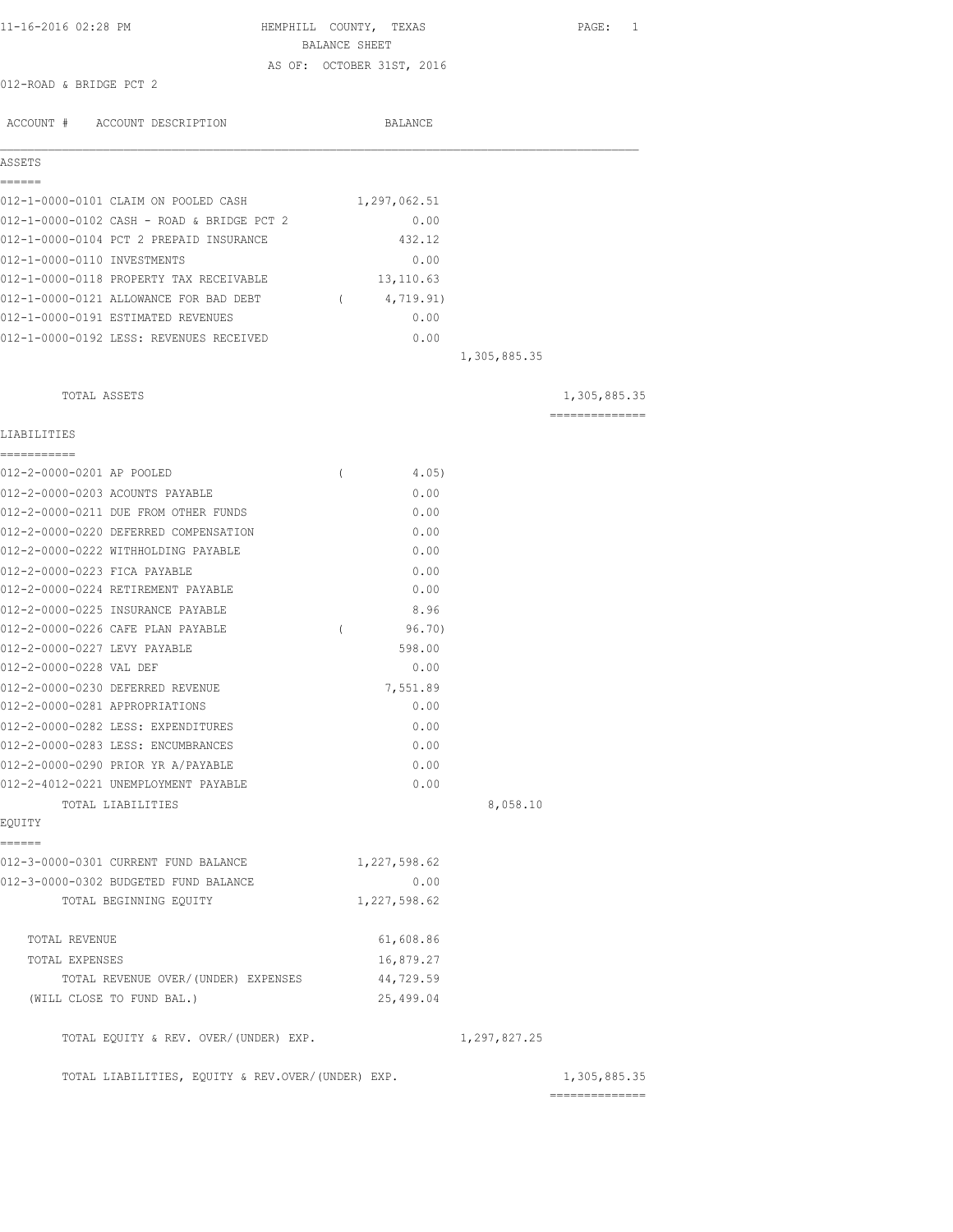| 11-16-2016 02:28 PM                                                      |               | HEMPHILL COUNTY, TEXAS    |                | PAGE: 1        |
|--------------------------------------------------------------------------|---------------|---------------------------|----------------|----------------|
|                                                                          | BALANCE SHEET | AS OF: OCTOBER 31ST, 2016 |                |                |
| 013-ROAD & BRIDGE PCT 3                                                  |               |                           |                |                |
|                                                                          |               |                           |                |                |
| ACCOUNT # ACCOUNT DESCRIPTION                                            |               | BALANCE                   |                |                |
| ASSETS                                                                   |               |                           |                |                |
| ======<br>013-1-0000-0101 CLAIM ON POOLED CASH                           |               | 1,148,553.15              |                |                |
| 013-1-0000-0102 CASH - ROAD & BRIDGE PCT 3                               |               | 0.00                      |                |                |
| 013-1-0000-0104 PCT 3 PREPAID INSURANCE                                  |               | 720.20                    |                |                |
| 013-1-0000-0110 INVESTMENTS                                              |               | 0.00                      |                |                |
| 013-1-0000-0118 PROPERTY TAX RECEIVABLE                                  |               | 23,386.53                 |                |                |
| 013-1-0000-0121 ALLOWANCE FOR BAD DEBT                                   |               | (8, 419.29)               |                |                |
| 013-1-0000-0191 ESTIMATED REVENUES                                       |               | 0.00                      |                |                |
| 013-1-0000-0192 LESS: REVENUES RECEIVED                                  |               | 0.00                      |                |                |
|                                                                          |               |                           | 1,164,240.59   |                |
| TOTAL ASSETS                                                             |               |                           |                | 1,164,240.59   |
| LIABILITIES                                                              |               |                           |                | ============== |
| ===========                                                              |               |                           |                |                |
| 013-2-0000-0201 AP POOLED                                                | $\left($      | 16.03)                    |                |                |
| 013-2-0000-0203 ACOUNTS PAYABLE                                          |               | 70,045.74                 |                |                |
| 013-2-0000-0211 DUE FROM OTHER FUNDS                                     |               | 0.00                      |                |                |
| 013-2-0000-0222 WITHHOLDING PAYABLE                                      |               | 0.00                      |                |                |
| 013-2-0000-0223 FICA PAYABLE                                             |               | 0.00                      |                |                |
| 013-2-0000-0224 RETIREMENT PAYABLE                                       |               | 0.00                      |                |                |
| 013-2-0000-0225 INSURANCE PAYABLE                                        | $\left($      | 10.00)                    |                |                |
| 013-2-0000-0226 CAFE PLAN PAYABLE                                        |               | 1,331.03                  |                |                |
| 013-2-0000-0227 LEVY PAYABLE                                             |               | 0.00                      |                |                |
| 013-2-0000-0230 DEFERRED REVENUE<br>013-2-0000-0281 APPROPRIATIONS       |               | 13,470.93<br>0.00         |                |                |
|                                                                          |               |                           |                |                |
| 013-2-0000-0282 LESS: EXPENDITURES<br>013-2-0000-0283 LESS: ENCUMBRANCES |               | 0.00<br>0.00              |                |                |
| 013-2-0000-0290 PRIOR YR A/PAYABLE                                       |               | 0.00                      |                |                |
| 013-2-4013-0221 UNEMPLOYMENT PAYABLE                                     |               | 0.00                      |                |                |
| TOTAL LIABILITIES                                                        |               |                           | 84,821.67      |                |
| EQUITY                                                                   |               |                           |                |                |
| ======                                                                   |               |                           |                |                |
| 013-3-0000-0301 CURRENT FUND BALANCE                                     |               | 628,180.01                |                |                |
| 013-3-0000-0302 BUDGETED FUND BALANCE                                    |               | 0.00                      |                |                |
| TOTAL BEGINNING EQUITY                                                   |               | 628,180.01                |                |                |
| TOTAL REVENUE                                                            |               | 123, 217.71               |                |                |
| TOTAL EXPENSES                                                           |               | 40,569.92                 |                |                |
| TOTAL REVENUE OVER/(UNDER) EXPENSES                                      |               | 82,647.79                 |                |                |
| (WILL CLOSE TO FUND BAL.)                                                |               | 368,591.12                |                |                |
| TOTAL EQUITY & REV. OVER/(UNDER) EXP.                                    |               |                           | 1,079,418.92   |                |
| TOTAL LIABILITIES, EQUITY & REV.OVER/(UNDER) EXP.                        |               |                           | ============== | 1,164,240.59   |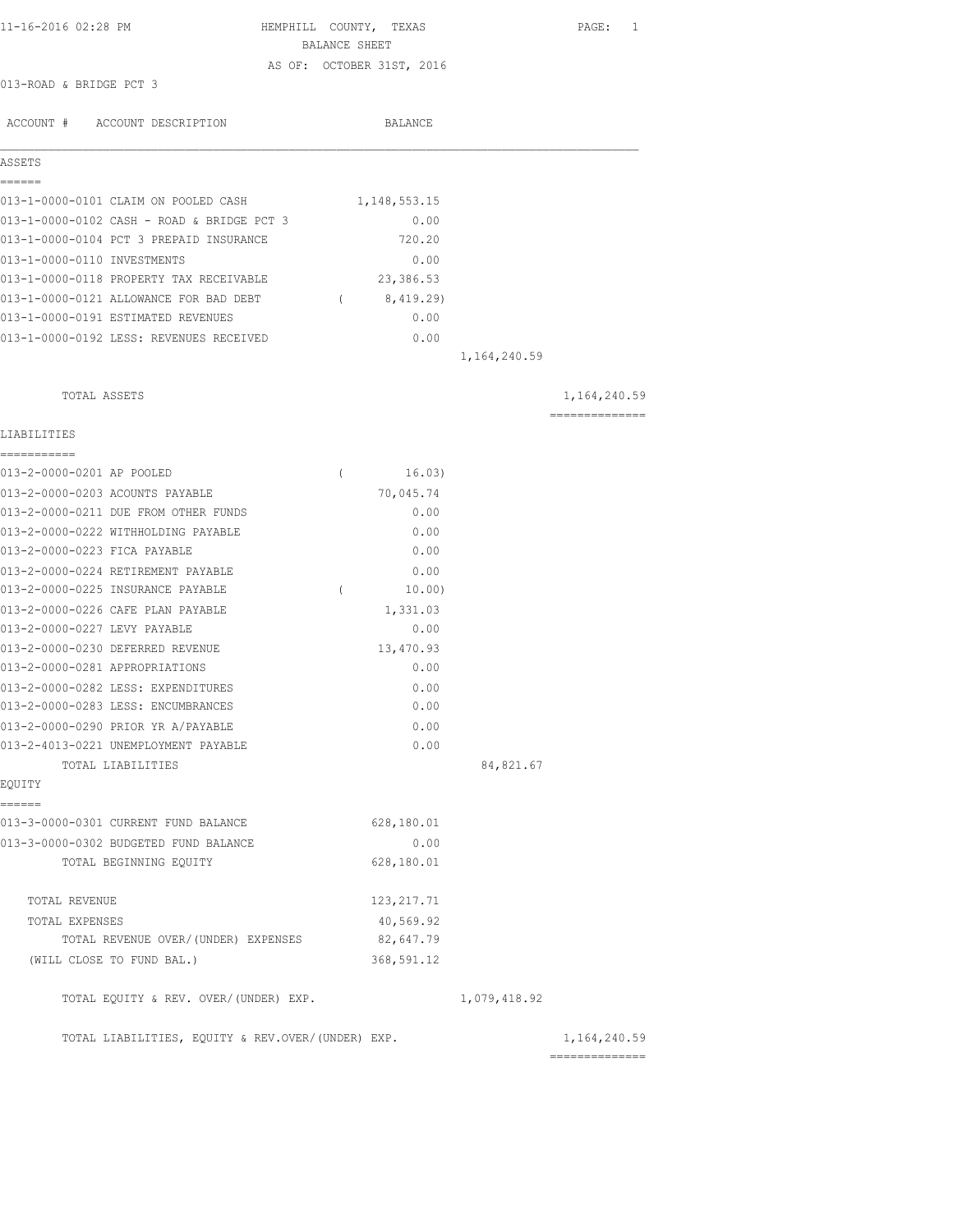| 11-16-2016 02:28 PM                               | HEMPHILL COUNTY, TEXAS<br>BALANCE SHEET |              | PAGE: 1        |
|---------------------------------------------------|-----------------------------------------|--------------|----------------|
|                                                   | AS OF: OCTOBER 31ST, 2016               |              |                |
| 014-ROAD & BRIDGE PCT 4                           |                                         |              |                |
| ACCOUNT # ACCOUNT DESCRIPTION                     | BALANCE                                 |              |                |
|                                                   |                                         |              |                |
| <b>ASSETS</b><br>======                           |                                         |              |                |
| 014-1-0000-0101 CLAIM ON POOLED CASH              | 1,144,554.75                            |              |                |
| 014-1-0000-0102 CASH - ROAD & BRIDGE PCT 4        | 0.00                                    |              |                |
| 014-1-0000-0104 PCT 4 PREPAID INSURANCE           | 720.20                                  |              |                |
| 014-1-0000-0110 INVESTMENTS                       | 0.00                                    |              |                |
| 014-1-0000-0118 PROPERTY TAX RECEIVABLE           | 21,969.17                               |              |                |
| 014-1-0000-0121 ALLOWANCE FOR BAD DEBT            | 7,909.03)<br>$\sqrt{2}$                 |              |                |
| 014-1-0000-0191 ESTIMATED REVENUES                | 0.00                                    |              |                |
| 014-1-0000-0192 LESS: REVENUES RECEIVED           | 0.00                                    |              |                |
|                                                   |                                         | 1,159,335.09 |                |
| TOTAL ASSETS                                      |                                         |              | 1,159,335.09   |
| LIABILITIES                                       |                                         |              | ============== |
|                                                   |                                         |              |                |
| 014-2-0000-0201 AP POOLED                         | 0.00                                    |              |                |
| 014-2-0000-0203 ACOUNTS PAYABLE                   | 156,395.62                              |              |                |
| 014-2-0000-0211 DUE FROM OTHER FUNDS              | 0.00                                    |              |                |
| 014-2-0000-0222 WITHHOLDING PAYABLE               | 0.00                                    |              |                |
| 014-2-0000-0223 FICA PAYABLE                      | 0.00                                    |              |                |
| 014-2-0000-0224 RETIREMENT PAYABLE                | 0.00                                    |              |                |
| 014-2-0000-0225 INSURANCE PAYABLE                 | $\left($<br>14.18)                      |              |                |
| 014-2-0000-0226 CAFE PLAN PAYABLE                 | 0.00                                    |              |                |
| 014-2-0000-0227 LEVY PAYABLE                      | 0.00                                    |              |                |
| 014-2-0000-0230 DEFERRED REVENUE                  | 12,654.51                               |              |                |
| 014-2-0000-0281 APPROPRIATIONS                    | 0.00                                    |              |                |
| 014-2-0000-0282 LESS: EXPENDITURES                | 0.00                                    |              |                |
| 014-2-0000-0283 LESS: ENCUMBRANCES                | 0.00                                    |              |                |
| 014-2-0000-0290 PRIOR YR A/PAYABLE                | 0.00                                    |              |                |
| 014-2-4014-0221 UNEMPLOYMENT PAYABLE              | 0.00                                    |              |                |
| TOTAL LIABILITIES                                 |                                         | 169,035.95   |                |
| EQUITY<br>------                                  |                                         |              |                |
| 014-3-0000-0301 CURRENT FUND BALANCE              | 944, 966.35                             |              |                |
| 014-3-0000-0302 BUDGETED FUND BALANCE             | 0.00                                    |              |                |
| TOTAL BEGINNING EQUITY                            | 944, 966.35                             |              |                |
| TOTAL REVENUE                                     | 120,847.47                              |              |                |
| TOTAL EXPENSES                                    | 88, 322.48                              |              |                |
| TOTAL REVENUE OVER/(UNDER) EXPENSES               | 32,524.99                               |              |                |
| (WILL CLOSE TO FUND BAL.)                         | 12,807.80                               |              |                |
| TOTAL EQUITY & REV. OVER/(UNDER) EXP.             |                                         | 990,299.14   |                |
| TOTAL LIABILITIES, EQUITY & REV.OVER/(UNDER) EXP. |                                         |              | 1, 159, 335.09 |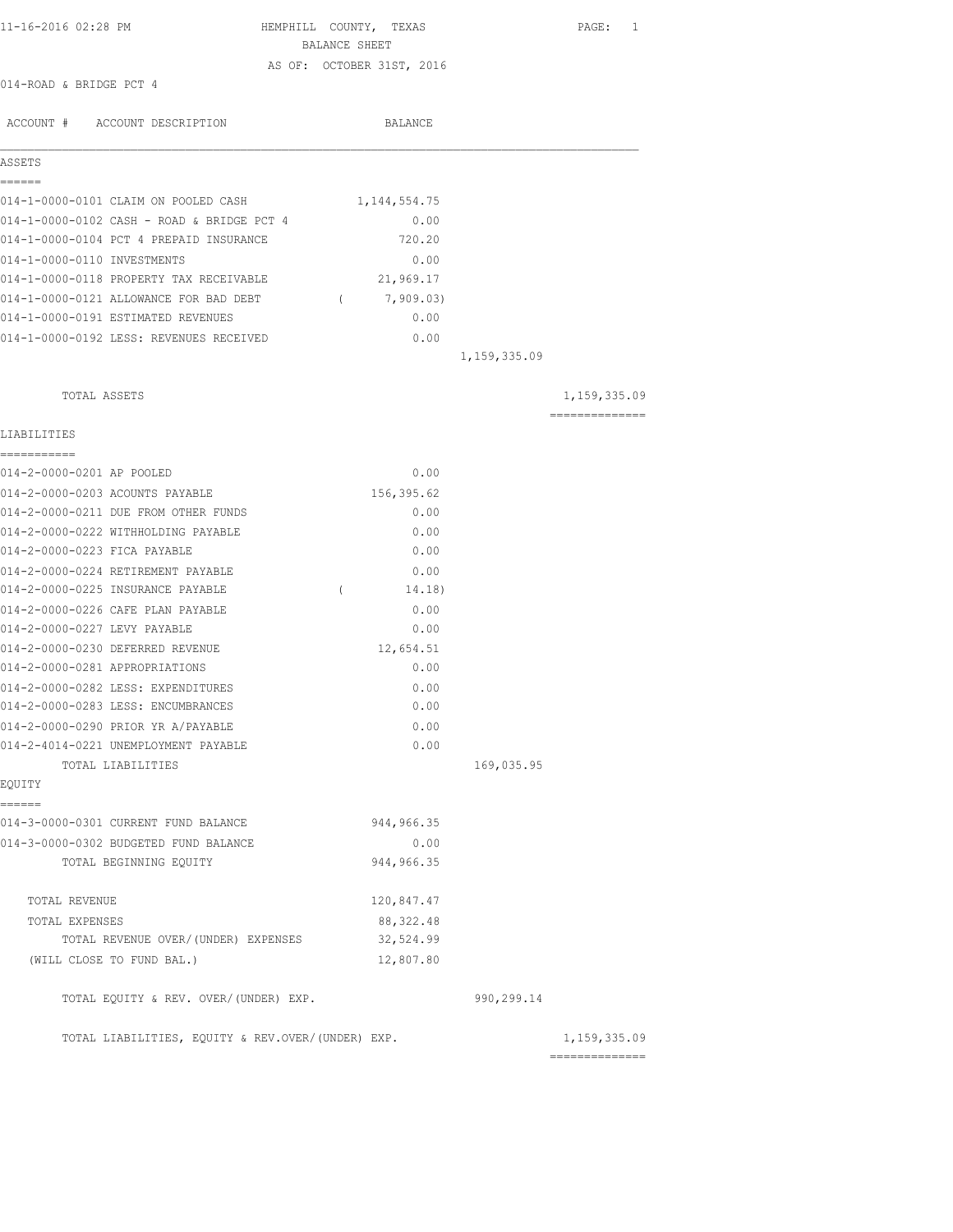| 11-16-2016 02:28 PM                               | HEMPHILL COUNTY, TEXAS    |           | PAGE: 1        |
|---------------------------------------------------|---------------------------|-----------|----------------|
|                                                   | BALANCE SHEET             |           |                |
|                                                   | AS OF: OCTOBER 31ST, 2016 |           |                |
| 022-CO RECORDS PRESERVATION                       |                           |           |                |
| ACCOUNT # ACCOUNT DESCRIPTION                     | BALANCE                   |           |                |
| ASSETS                                            |                           |           |                |
| ------                                            |                           |           |                |
| 022-1-0000-0101 CLAIM ON POOLED CASH              | 67,801.83                 |           |                |
| 022-1-0000-0102 CASH - COUNTY-RECORDS PRESERVA    | 0.00                      |           |                |
| 022-1-0000-0191 ESTIMATED REVENUES                | 0.00                      |           |                |
| 022-1-0000-0192 LESS: REVENUES RECEIVED           | 0.00                      |           |                |
|                                                   |                           | 67,801.83 |                |
| TOTAL ASSETS                                      |                           |           | 67,801.83      |
|                                                   |                           |           | ============== |
| LIABILITIES                                       |                           |           |                |
| ===========<br>022-2-0000-0201 AP POOLED          | 0.00                      |           |                |
| 022-2-0000-0203 ACOUNTS PAYABLE                   | 0.00                      |           |                |
| 022-2-0000-0222 PAYROLL W/H PAYABLE               | 0.00                      |           |                |
| 022-2-0000-0223 PAYROLL FICA PAYABLE              | 0.00                      |           |                |
| 022-2-0000-0224 PAYROLL RETIREMENT PAYABLE        | 0.00                      |           |                |
| 022-2-0000-0225 PAYROLL INSURANCE PAYABLE         | 0.00                      |           |                |
| 022-2-0000-0281 APPROPRIATIONS                    | 0.00                      |           |                |
| 022-2-0000-0282 LESS: EXPENDITURES                | 0.00                      |           |                |
| 022-2-0000-0283 LESS: ENCUMBRANCES                | 0.00                      |           |                |
| 022-2-0000-0290 PRIOR YR A/PAYABLE                | 0.00                      |           |                |
| TOTAL LIABILITIES                                 |                           | 0.00      |                |
| EQUITY                                            |                           |           |                |
| ======<br>022-3-0000-0301 CURRENT FUND BALANCE    | 92,612.13                 |           |                |
| 022-3-0000-0302 BUDGETED FUND BALANCE             | 0.00                      |           |                |
| TOTAL BEGINNING EOUITY                            | 92,612.13                 |           |                |
| TOTAL REVENUE                                     | 0.00                      |           |                |
| TOTAL EXPENSES                                    | 1,833.99                  |           |                |
| TOTAL REVENUE OVER/(UNDER) EXPENSES (1,833.99)    |                           |           |                |
| (WILL CLOSE TO FUND BAL.)                         | (22, 976.31)              |           |                |
| TOTAL EQUITY & REV. OVER/(UNDER) EXP.             |                           | 67,801.83 |                |
| TOTAL LIABILITIES, EQUITY & REV.OVER/(UNDER) EXP. |                           |           | 67,801.83      |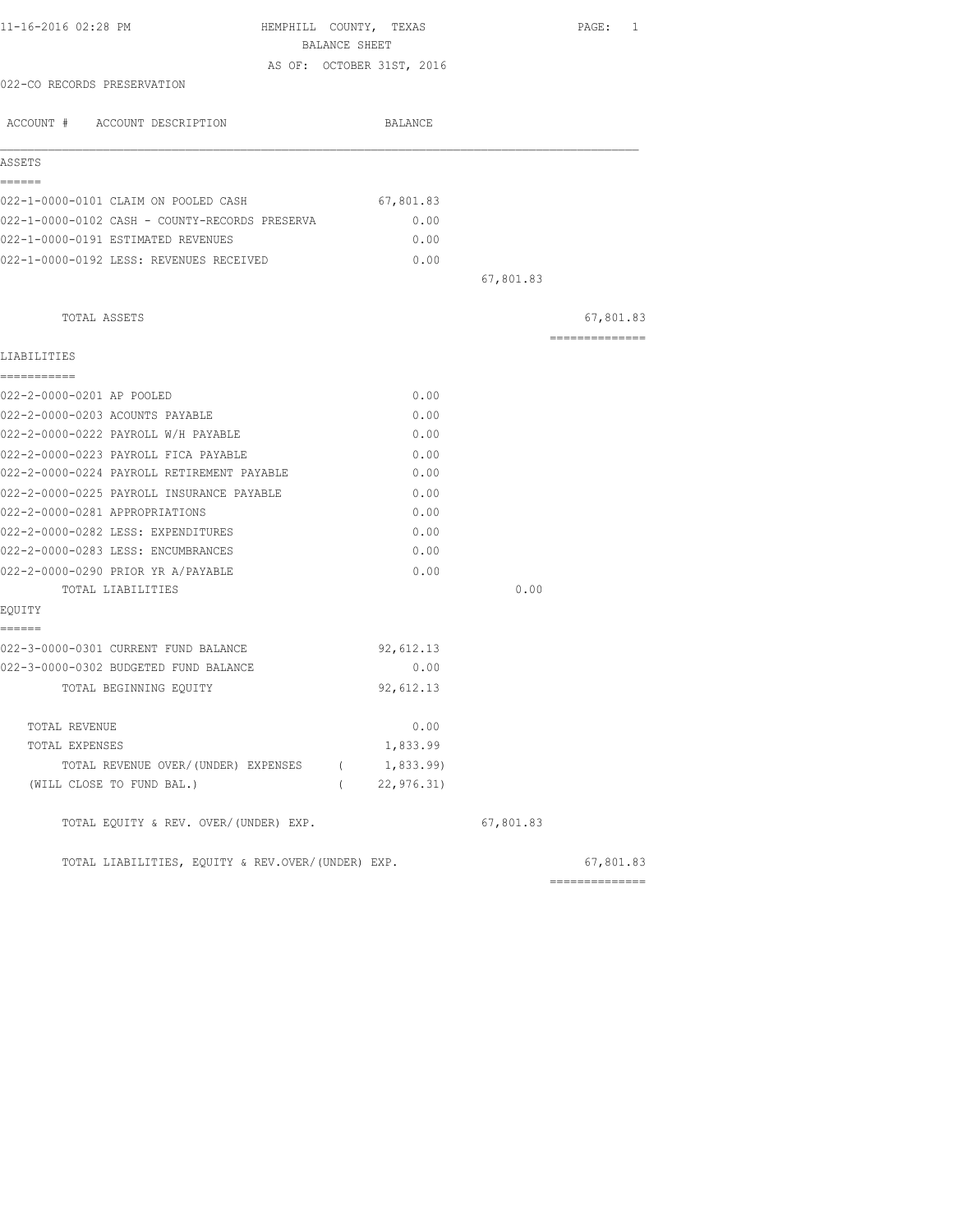| 11-16-2016 02:28 PM                               | HEMPHILL COUNTY, TEXAS<br>BALANCE SHEET |          | PAGE: 1        |
|---------------------------------------------------|-----------------------------------------|----------|----------------|
|                                                   | AS OF: OCTOBER 31ST, 2016               |          |                |
| 023-CLK'S RECORDS PRESERVE                        |                                         |          |                |
|                                                   |                                         |          |                |
| ACCOUNT # ACCOUNT DESCRIPTION                     | BALANCE                                 |          |                |
| ASSETS                                            |                                         |          |                |
| ======                                            |                                         |          |                |
| 023-1-0000-0101 CLAIM ON POOLED CASH              | 3,783.33                                |          |                |
| 023-1-0000-0102 CASH-CLK'S RECORD PRESERVATION    | 0.00                                    |          |                |
| 023-1-0000-0191 ESTIMATED REVENUES                | 0.00                                    |          |                |
| 023-1-0000-0192 LESS: REVENUES RECEIVED           | 0.00                                    |          |                |
|                                                   |                                         | 3,783.33 |                |
| TOTAL ASSETS                                      |                                         |          | 3,783.33       |
|                                                   |                                         |          | ============== |
| LIABILITIES<br>-----------                        |                                         |          |                |
| 023-2-0000-0201 AP POOLED                         | 0.00                                    |          |                |
| 023-2-0000-0203 ACOUNTS PAYABLE                   | 0.00                                    |          |                |
| 023-2-0000-0222 WITHHOLDING PAYABLE               | 0.00                                    |          |                |
| 023-2-0000-0223 FICA PAYABLE                      | 0.00                                    |          |                |
| 023-2-0000-0224 PAYROLL RETIREMENT PAYABLE        | 0.00                                    |          |                |
| 023-2-0000-0225 PAYROLL INSURANCE PAYABLE         | 0.00                                    |          |                |
| 023-2-0000-0281 APPROPRIATIONS                    | 0.00                                    |          |                |
| 023-2-0000-0282 LESS: EXPENDITURES                | 0.00                                    |          |                |
| 023-2-0000-0283 LESS: ENCUMBRANCES                | 0.00                                    |          |                |
| 023-2-0000-0290 PRIOR YR A/PAYABLE                | 0.00                                    |          |                |
| TOTAL LIABILITIES                                 |                                         | 0.00     |                |
| EQUITY                                            |                                         |          |                |
| ======<br>023-3-0000-0301 CURRENT FUND BALANCE    | 2,683.70                                |          |                |
| 023-3-0000-0302 BUDGETED FUND BALANCE             | 0.00                                    |          |                |
| TOTAL BEGINNING EQUITY                            | 2,683.70                                |          |                |
| TOTAL REVENUE                                     | 0.00                                    |          |                |
| TOTAL EXPENSES                                    | 0.00                                    |          |                |
| TOTAL REVENUE OVER/(UNDER) EXPENSES               | 0.00                                    |          |                |
| (WILL CLOSE TO FUND BAL.)                         | 1,099.63                                |          |                |
| TOTAL EQUITY & REV. OVER/(UNDER) EXP.             |                                         | 3,783.33 |                |
| TOTAL LIABILITIES, EQUITY & REV.OVER/(UNDER) EXP. |                                         |          | 3,783.33       |
|                                                   |                                         |          | ============== |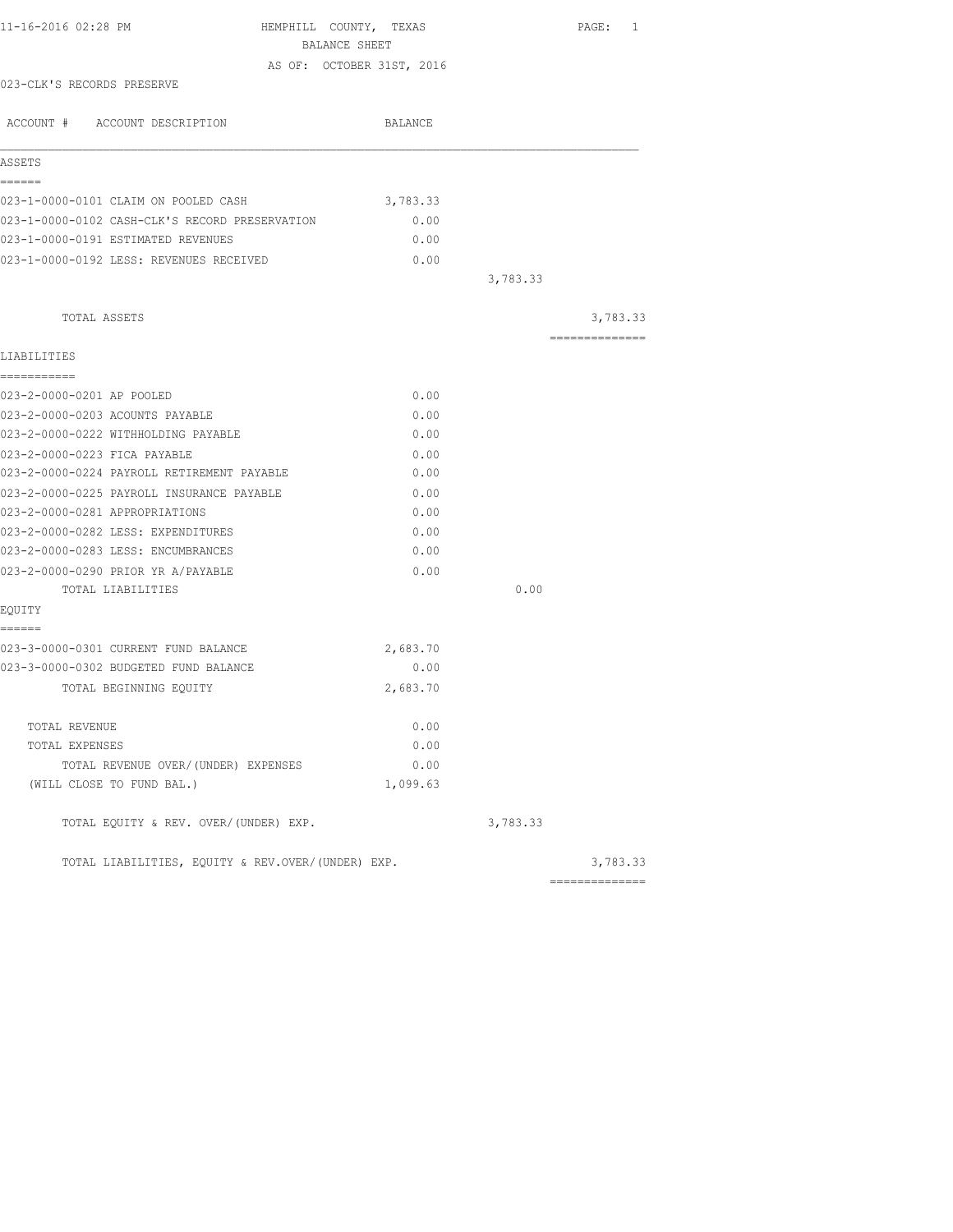| BALANCE SHEET<br>AS OF: OCTOBER 31ST, 2016<br>024-JUSTICE COURT TECH FUND<br>ACCOUNT # ACCOUNT DESCRIPTION<br>BALANCE<br>ASSETS<br>======<br>024-1-0000-0101 CLAIM ON POOLED CASH<br>7,180.43<br>024-1-0000-0102 CASH -TECH FUND<br>0.00<br>024-1-0000-0191 ESTIMATED REVENUES<br>0.00<br>024-1-0000-0192 LESS: REVENUES RECEIVED<br>0.00<br>7,180.43<br>TOTAL ASSETS<br>---------------<br>LIABILITIES<br>===========<br>024-2-0000-0201 AP POOLED<br>0.00<br>024-2-0000-0203 ACOUNTS PAYABLE<br>0.00<br>024-2-0000-0222 PAYROLL W/H PAYABLE<br>0.00<br>024-2-0000-0223 PAYROLL FICA PAYABLE<br>0.00<br>024-2-0000-0224 PAYROLL RETIREMENT PAYABLE<br>0.00<br>024-2-0000-0225 PAYROLL INSURANCE PAYABLE<br>0.00<br>024-2-0000-0281 APPROPRIATIONS<br>0.00<br>024-2-0000-0282 LESS: EXPENDITURES<br>0.00<br>024-2-0000-0283 LESS: ENCUMBRANCES<br>0.00<br>024-2-0000-0290 PRIOR YR A/PAYABLE<br>0.00<br>0.00<br>TOTAL LIABILITIES<br>EOUITY<br>======<br>024-3-0000-0301 CURRENT FUND BALANCE<br>8,887.06<br>024-3-0000-0302 BUDGETED FUND BALANCE<br>0.00<br>8,887.06<br>TOTAL BEGINNING EQUITY<br>0.00<br>TOTAL REVENUE<br>3,026.20<br>TOTAL EXPENSES<br>3,026.20<br>TOTAL REVENUE OVER/(UNDER) EXPENSES (<br>(WILL CLOSE TO FUND BAL.)<br>1,319.57 | 11-16-2016 02:28 PM | HEMPHILL COUNTY, TEXAS |  | PAGE: 1  |  |
|-------------------------------------------------------------------------------------------------------------------------------------------------------------------------------------------------------------------------------------------------------------------------------------------------------------------------------------------------------------------------------------------------------------------------------------------------------------------------------------------------------------------------------------------------------------------------------------------------------------------------------------------------------------------------------------------------------------------------------------------------------------------------------------------------------------------------------------------------------------------------------------------------------------------------------------------------------------------------------------------------------------------------------------------------------------------------------------------------------------------------------------------------------------------------------------------------------------------------------------------------------|---------------------|------------------------|--|----------|--|
|                                                                                                                                                                                                                                                                                                                                                                                                                                                                                                                                                                                                                                                                                                                                                                                                                                                                                                                                                                                                                                                                                                                                                                                                                                                       |                     |                        |  |          |  |
|                                                                                                                                                                                                                                                                                                                                                                                                                                                                                                                                                                                                                                                                                                                                                                                                                                                                                                                                                                                                                                                                                                                                                                                                                                                       |                     |                        |  |          |  |
|                                                                                                                                                                                                                                                                                                                                                                                                                                                                                                                                                                                                                                                                                                                                                                                                                                                                                                                                                                                                                                                                                                                                                                                                                                                       |                     |                        |  |          |  |
|                                                                                                                                                                                                                                                                                                                                                                                                                                                                                                                                                                                                                                                                                                                                                                                                                                                                                                                                                                                                                                                                                                                                                                                                                                                       |                     |                        |  |          |  |
|                                                                                                                                                                                                                                                                                                                                                                                                                                                                                                                                                                                                                                                                                                                                                                                                                                                                                                                                                                                                                                                                                                                                                                                                                                                       |                     |                        |  |          |  |
|                                                                                                                                                                                                                                                                                                                                                                                                                                                                                                                                                                                                                                                                                                                                                                                                                                                                                                                                                                                                                                                                                                                                                                                                                                                       |                     |                        |  |          |  |
|                                                                                                                                                                                                                                                                                                                                                                                                                                                                                                                                                                                                                                                                                                                                                                                                                                                                                                                                                                                                                                                                                                                                                                                                                                                       |                     |                        |  |          |  |
|                                                                                                                                                                                                                                                                                                                                                                                                                                                                                                                                                                                                                                                                                                                                                                                                                                                                                                                                                                                                                                                                                                                                                                                                                                                       |                     |                        |  |          |  |
|                                                                                                                                                                                                                                                                                                                                                                                                                                                                                                                                                                                                                                                                                                                                                                                                                                                                                                                                                                                                                                                                                                                                                                                                                                                       |                     |                        |  |          |  |
|                                                                                                                                                                                                                                                                                                                                                                                                                                                                                                                                                                                                                                                                                                                                                                                                                                                                                                                                                                                                                                                                                                                                                                                                                                                       |                     |                        |  | 7,180.43 |  |
|                                                                                                                                                                                                                                                                                                                                                                                                                                                                                                                                                                                                                                                                                                                                                                                                                                                                                                                                                                                                                                                                                                                                                                                                                                                       |                     |                        |  |          |  |
|                                                                                                                                                                                                                                                                                                                                                                                                                                                                                                                                                                                                                                                                                                                                                                                                                                                                                                                                                                                                                                                                                                                                                                                                                                                       |                     |                        |  |          |  |
|                                                                                                                                                                                                                                                                                                                                                                                                                                                                                                                                                                                                                                                                                                                                                                                                                                                                                                                                                                                                                                                                                                                                                                                                                                                       |                     |                        |  |          |  |
|                                                                                                                                                                                                                                                                                                                                                                                                                                                                                                                                                                                                                                                                                                                                                                                                                                                                                                                                                                                                                                                                                                                                                                                                                                                       |                     |                        |  |          |  |
|                                                                                                                                                                                                                                                                                                                                                                                                                                                                                                                                                                                                                                                                                                                                                                                                                                                                                                                                                                                                                                                                                                                                                                                                                                                       |                     |                        |  |          |  |
|                                                                                                                                                                                                                                                                                                                                                                                                                                                                                                                                                                                                                                                                                                                                                                                                                                                                                                                                                                                                                                                                                                                                                                                                                                                       |                     |                        |  |          |  |
|                                                                                                                                                                                                                                                                                                                                                                                                                                                                                                                                                                                                                                                                                                                                                                                                                                                                                                                                                                                                                                                                                                                                                                                                                                                       |                     |                        |  |          |  |
|                                                                                                                                                                                                                                                                                                                                                                                                                                                                                                                                                                                                                                                                                                                                                                                                                                                                                                                                                                                                                                                                                                                                                                                                                                                       |                     |                        |  |          |  |
|                                                                                                                                                                                                                                                                                                                                                                                                                                                                                                                                                                                                                                                                                                                                                                                                                                                                                                                                                                                                                                                                                                                                                                                                                                                       |                     |                        |  |          |  |
|                                                                                                                                                                                                                                                                                                                                                                                                                                                                                                                                                                                                                                                                                                                                                                                                                                                                                                                                                                                                                                                                                                                                                                                                                                                       |                     |                        |  |          |  |
|                                                                                                                                                                                                                                                                                                                                                                                                                                                                                                                                                                                                                                                                                                                                                                                                                                                                                                                                                                                                                                                                                                                                                                                                                                                       |                     |                        |  |          |  |
|                                                                                                                                                                                                                                                                                                                                                                                                                                                                                                                                                                                                                                                                                                                                                                                                                                                                                                                                                                                                                                                                                                                                                                                                                                                       |                     |                        |  |          |  |
|                                                                                                                                                                                                                                                                                                                                                                                                                                                                                                                                                                                                                                                                                                                                                                                                                                                                                                                                                                                                                                                                                                                                                                                                                                                       |                     |                        |  |          |  |
|                                                                                                                                                                                                                                                                                                                                                                                                                                                                                                                                                                                                                                                                                                                                                                                                                                                                                                                                                                                                                                                                                                                                                                                                                                                       |                     |                        |  |          |  |
|                                                                                                                                                                                                                                                                                                                                                                                                                                                                                                                                                                                                                                                                                                                                                                                                                                                                                                                                                                                                                                                                                                                                                                                                                                                       |                     |                        |  |          |  |
|                                                                                                                                                                                                                                                                                                                                                                                                                                                                                                                                                                                                                                                                                                                                                                                                                                                                                                                                                                                                                                                                                                                                                                                                                                                       |                     |                        |  |          |  |
|                                                                                                                                                                                                                                                                                                                                                                                                                                                                                                                                                                                                                                                                                                                                                                                                                                                                                                                                                                                                                                                                                                                                                                                                                                                       |                     |                        |  |          |  |
|                                                                                                                                                                                                                                                                                                                                                                                                                                                                                                                                                                                                                                                                                                                                                                                                                                                                                                                                                                                                                                                                                                                                                                                                                                                       |                     |                        |  |          |  |
|                                                                                                                                                                                                                                                                                                                                                                                                                                                                                                                                                                                                                                                                                                                                                                                                                                                                                                                                                                                                                                                                                                                                                                                                                                                       |                     |                        |  |          |  |
|                                                                                                                                                                                                                                                                                                                                                                                                                                                                                                                                                                                                                                                                                                                                                                                                                                                                                                                                                                                                                                                                                                                                                                                                                                                       |                     |                        |  |          |  |
|                                                                                                                                                                                                                                                                                                                                                                                                                                                                                                                                                                                                                                                                                                                                                                                                                                                                                                                                                                                                                                                                                                                                                                                                                                                       |                     |                        |  |          |  |
| TOTAL EQUITY & REV. OVER/(UNDER) EXP.<br>7,180.43                                                                                                                                                                                                                                                                                                                                                                                                                                                                                                                                                                                                                                                                                                                                                                                                                                                                                                                                                                                                                                                                                                                                                                                                     |                     |                        |  |          |  |
| TOTAL LIABILITIES, EQUITY & REV.OVER/(UNDER) EXP.                                                                                                                                                                                                                                                                                                                                                                                                                                                                                                                                                                                                                                                                                                                                                                                                                                                                                                                                                                                                                                                                                                                                                                                                     |                     |                        |  | 7,180.43 |  |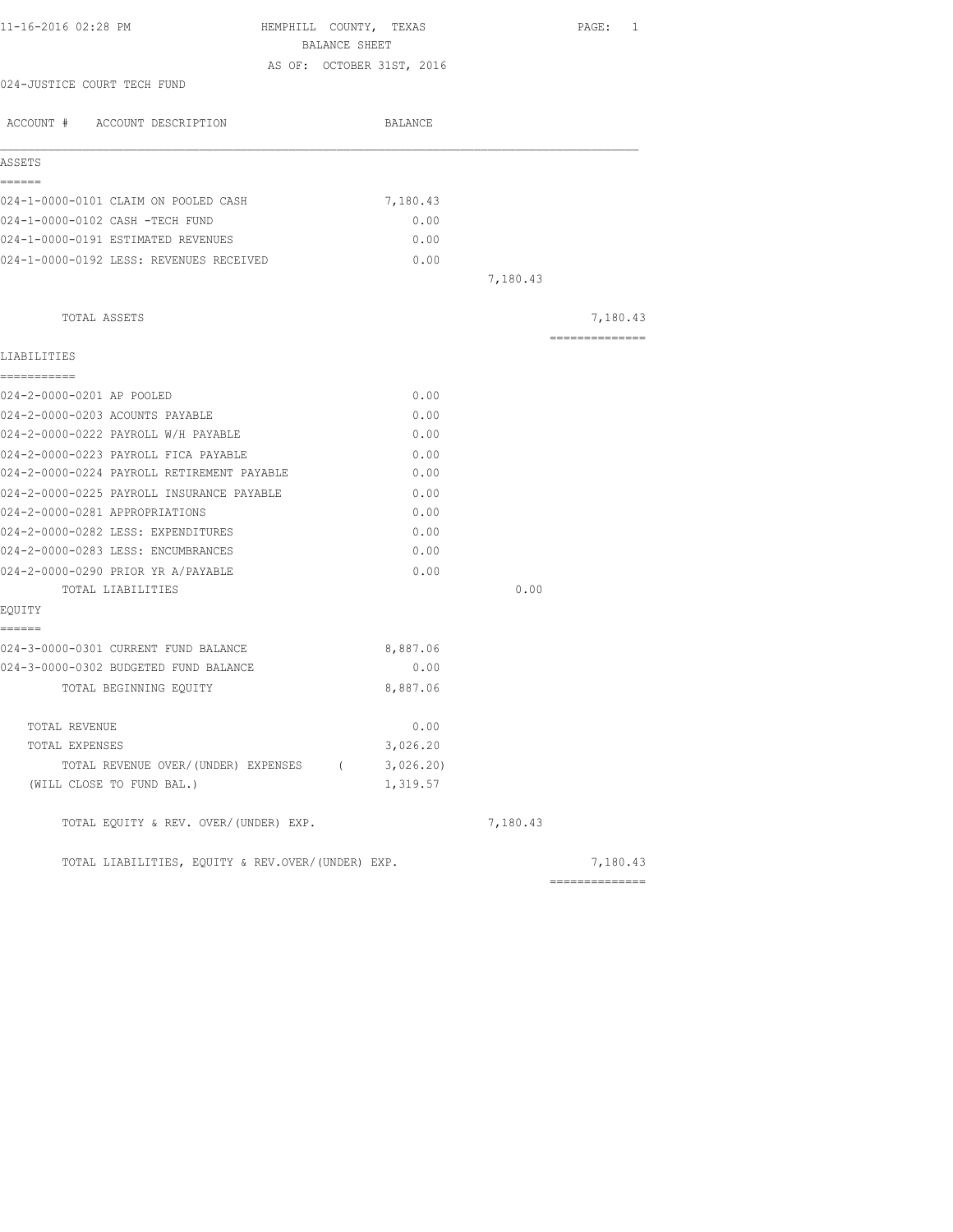| 11-16-2016 02:28 PM                                                          | HEMPHILL COUNTY, TEXAS<br>BALANCE SHEET |           | PAGE: 1         |
|------------------------------------------------------------------------------|-----------------------------------------|-----------|-----------------|
|                                                                              | AS OF: OCTOBER 31ST, 2016               |           |                 |
| 032-CHK COLLECTION/CO ATTY                                                   |                                         |           |                 |
|                                                                              |                                         |           |                 |
| ACCOUNT # ACCOUNT DESCRIPTION                                                | BALANCE                                 |           |                 |
| ASSETS                                                                       |                                         |           |                 |
| ======                                                                       |                                         |           |                 |
| 032-1-0000-0101 CLAIM ON POOLED CASH                                         | 18,256.82                               |           |                 |
| 032-1-0000-0102 CASH - CHECK COLLECTION/CO ATT<br>032-1-0000-0103 PETTY CASH | 0.00<br>0.00                            |           |                 |
| 032-1-0000-0105 PETTY CASH-CO ATTY                                           | 100.00                                  |           |                 |
| 032-1-0000-0191 ESTIMATED REVENUES                                           | 0.00                                    |           |                 |
| 032-1-0000-0192 LESS: REVENUES RECEIVED                                      | 0.00                                    |           |                 |
|                                                                              |                                         | 18,356.82 |                 |
| TOTAL ASSETS                                                                 |                                         |           | 18,356.82       |
|                                                                              |                                         |           | =============== |
| LIABILITIES                                                                  |                                         |           |                 |
| -----------<br>032-2-0000-0201 AP POOLED                                     | 0.00                                    |           |                 |
| 032-2-0000-0203 ACOUNTS PAYABLE                                              | 0.00                                    |           |                 |
| 032-2-0000-0222 PAYROLL W/H PAYABLE                                          | 0.00                                    |           |                 |
| 032-2-0000-0223 PAYROLL FICA PAYABLE                                         | 0.00                                    |           |                 |
| 032-2-0000-0224 PAYROLL RETIREMENT PAYABLE                                   | 0.00                                    |           |                 |
| 032-2-0000-0225 PAYROLL INSURANCE PAYABLE                                    | 0.00                                    |           |                 |
| 032-2-0000-0281 APPROPRIATIONS                                               | 0.00                                    |           |                 |
| 032-2-0000-0282 LESS: EXPENDITURES                                           | 0.00                                    |           |                 |
| 032-2-0000-0283 LESS: ENCUMBRANCES                                           | 0.00                                    |           |                 |
| 032-2-0000-0290 PRIOR YR A/PAYABLE                                           | 0.00                                    |           |                 |
| TOTAL LIABILITIES                                                            |                                         | 0.00      |                 |
| EQUITY<br>======                                                             |                                         |           |                 |
| 032-3-0000-0301 CURRENT FUND BALANCE                                         | 18,100.72                               |           |                 |
| 032-3-0000-0302 BUDGETED FUND BALANCE                                        | 0.00                                    |           |                 |
| TOTAL BEGINNING EQUITY                                                       | 18,100.72                               |           |                 |
| TOTAL REVENUE                                                                | 0.00                                    |           |                 |
| TOTAL EXPENSES                                                               | 0.00                                    |           |                 |
| TOTAL REVENUE OVER/ (UNDER) EXPENSES                                         | 0.00                                    |           |                 |
| (WILL CLOSE TO FUND BAL.)                                                    | 256.10                                  |           |                 |
| TOTAL EQUITY & REV. OVER/(UNDER) EXP.                                        |                                         | 18,356.82 |                 |
| TOTAL LIABILITIES, EQUITY & REV.OVER/(UNDER) EXP.                            |                                         |           | 18,356.82       |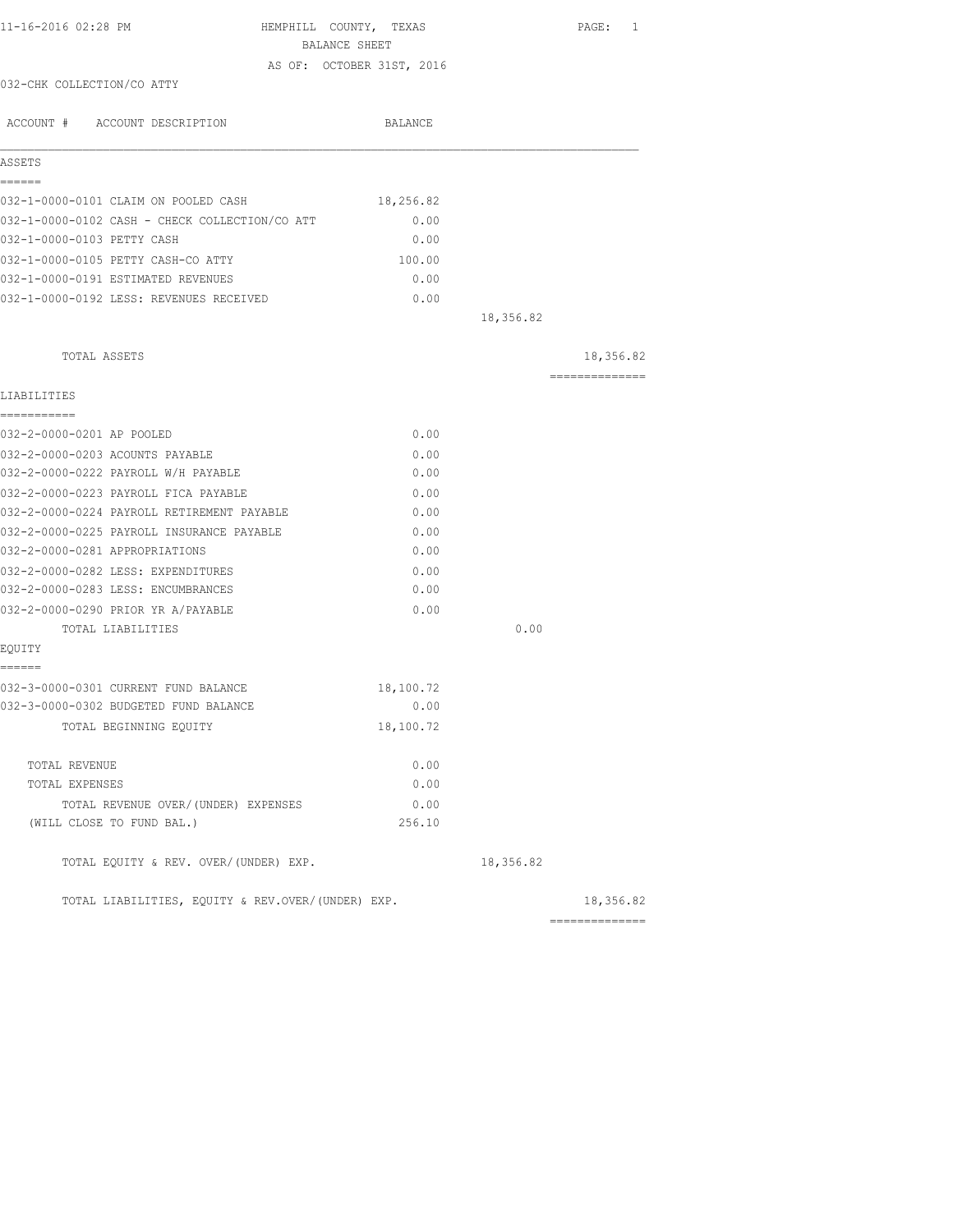| 11-16-2016 02:28 PM                               | HEMPHILL COUNTY, TEXAS                     |          | PAGE: 1        |
|---------------------------------------------------|--------------------------------------------|----------|----------------|
|                                                   | BALANCE SHEET<br>AS OF: OCTOBER 31ST, 2016 |          |                |
| 036-ANNUAL LEOSE/LAW                              |                                            |          |                |
|                                                   |                                            |          |                |
| ACCOUNT # ACCOUNT DESCRIPTION                     | BALANCE                                    |          |                |
| ASSETS                                            |                                            |          |                |
| ------                                            |                                            |          |                |
| 036-1-0000-0101 CLAIM ON POOLED CASH              | 7,459.24                                   |          |                |
| 036-1-0000-0102 CASH - ANNUAL LEOSE/LAW           | 0.00                                       |          |                |
| 036-1-0000-0191 ESTIMATED REVENUES                | 0.00                                       |          |                |
| 036-1-0000-0192 LESS: REVENUES RECEIVED           | 0.00                                       |          |                |
|                                                   |                                            | 7,459.24 |                |
| TOTAL ASSETS                                      |                                            |          | 7,459.24       |
| LIABILITIES                                       |                                            |          | -------------- |
| ------------                                      |                                            |          |                |
| 036-2-0000-0201 AP POOLED                         | 0.00                                       |          |                |
| 036-2-0000-0203 ACOUNTS PAYABLE                   | 0.00                                       |          |                |
| 036-2-0000-0222 PAYROLL W/H PAYABLE               | 0.00                                       |          |                |
| 036-2-0000-0223 PAYROLL FICA PAYABLE              | 0.00                                       |          |                |
| 036-2-0000-0224 PAYROLL RETIREMENT PAYABLE        | 0.00                                       |          |                |
| 036-2-0000-0225 PAYROLL INSURANCE PAYABLE         | 0.00                                       |          |                |
| 036-2-0000-0281 APPROPRIATIONS                    | 0.00                                       |          |                |
| 036-2-0000-0282 LESS: EXPENDITURES                | 0.00                                       |          |                |
| 036-2-0000-0283 LESS: ENCUMBRANCES                | 0.00                                       |          |                |
| 036-2-0000-0290 PRIOR YR A/PAYABLE                | 0.00                                       |          |                |
| TOTAL LIABILITIES                                 |                                            | 0.00     |                |
| EQUITY<br>======                                  |                                            |          |                |
| 036-3-0000-0301 CURRENT FUND BALANCE              | 6,897.54                                   |          |                |
| 036-3-0000-0302 BUDGETED FUND BALANCE             | 0.00                                       |          |                |
| TOTAL BEGINNING EQUITY                            | 6,897.54                                   |          |                |
| TOTAL REVENUE                                     | 0.00                                       |          |                |
| TOTAL EXPENSES                                    | 0.00                                       |          |                |
| TOTAL REVENUE OVER/(UNDER) EXPENSES               | 0.00                                       |          |                |
| (WILL CLOSE TO FUND BAL.)                         | 561.70                                     |          |                |
| TOTAL EQUITY & REV. OVER/(UNDER) EXP.             |                                            | 7,459.24 |                |
| TOTAL LIABILITIES, EQUITY & REV.OVER/(UNDER) EXP. |                                            |          | 7,459.24       |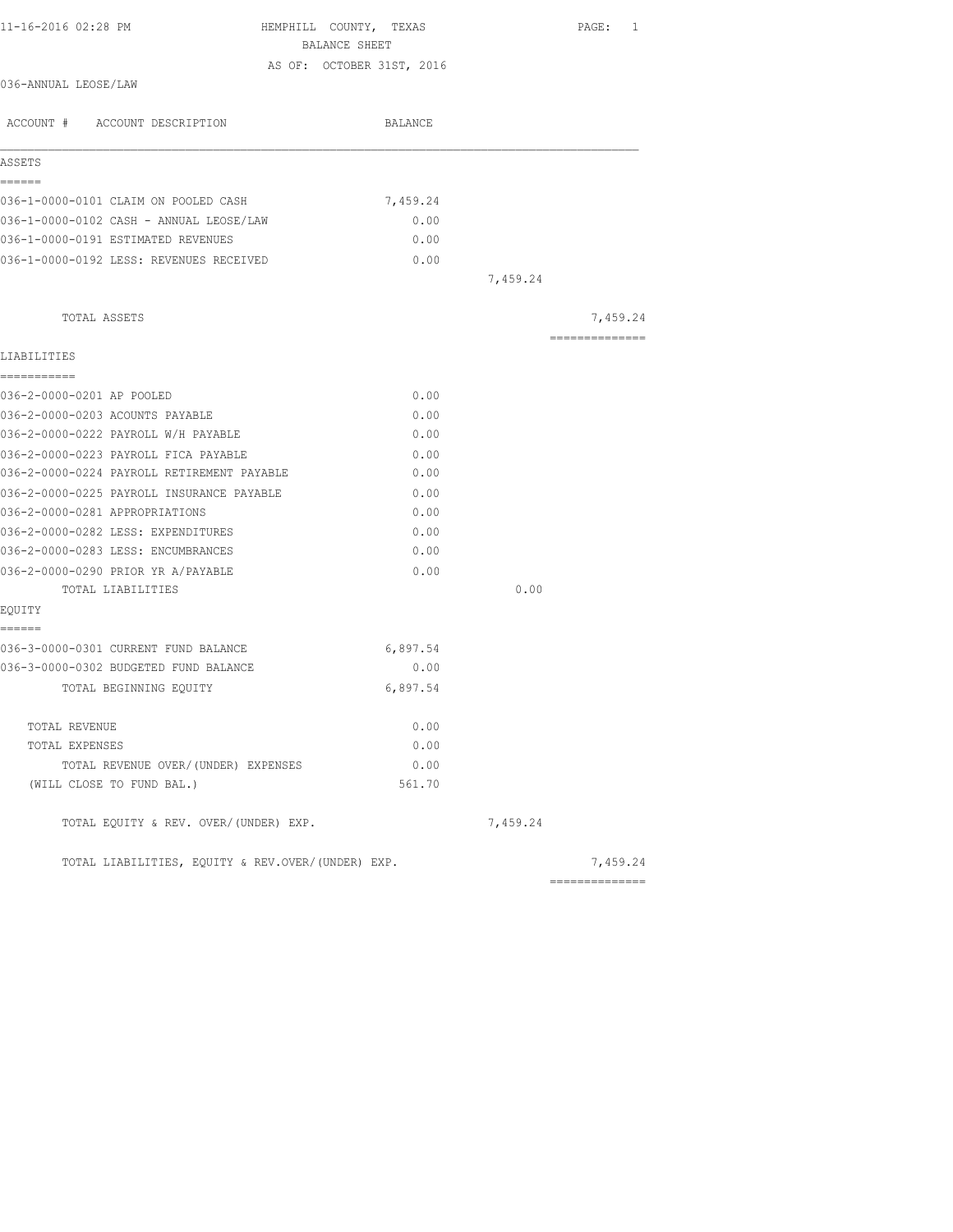| 11-16-2016 02:28 PM<br>046-SCAAP           | HEMPHILL COUNTY, TEXAS<br><b>BALANCE SHEET</b><br>AS OF: OCTOBER 31ST, 2016 |           | PAGE:<br>1      |
|--------------------------------------------|-----------------------------------------------------------------------------|-----------|-----------------|
|                                            |                                                                             |           |                 |
| ACCOUNT # ACCOUNT DESCRIPTION              | BALANCE                                                                     |           |                 |
| ASSETS                                     |                                                                             |           |                 |
| ======                                     |                                                                             |           |                 |
| 046-1-0000-0101 CLAIM ON POOLED CASH       | 59,529.46                                                                   |           |                 |
| 046-1-0000-0102 CASH - SCAAP               | 0.00                                                                        |           |                 |
| 046-1-0000-0191 ESTIMATED REVENUES         | 0.00                                                                        |           |                 |
| 046-1-0000-0192 LESS: REVENUES RECEIVED    | 0.00                                                                        |           |                 |
|                                            |                                                                             | 59,529.46 |                 |
| TOTAL ASSETS                               |                                                                             |           | 59,529.46       |
| LIABILITIES                                |                                                                             |           | --------------- |
| ===========                                |                                                                             |           |                 |
| 046-2-0000-0201 AP POOLED                  | 0.00                                                                        |           |                 |
| 046-2-0000-0203 ACOUNTS PAYABLE            | 0.00                                                                        |           |                 |
| 046-2-0000-0222 PAYROLL W/H PAYABLE        | 0.00                                                                        |           |                 |
| 046-2-0000-0223 PAYROLL FICA PAYABLE       | 0.00                                                                        |           |                 |
| 046-2-0000-0224 PAYROLL RETIREMENT PAYABLE | 0.00                                                                        |           |                 |
| 046-2-0000-0225 PAYROLL INSURANCE PAYABLE  | 0.00                                                                        |           |                 |
| 046-2-0000-0281 APPROPRIATIONS             | 0.00                                                                        |           |                 |
| 046-2-0000-0282 LESS: EXPENDITURES         | 0.00                                                                        |           |                 |
| 046-2-0000-0283 LESS: ENCUMBRANCES         | 0.00                                                                        |           |                 |
| TOTAL LIABILITIES                          |                                                                             | 0.00      |                 |
| EOUITY                                     |                                                                             |           |                 |
| ======                                     |                                                                             |           |                 |
| 046-3-0000-0301 CURRENT FUND BALANCE       | 65,553.49                                                                   |           |                 |
| 046-3-0000-0302 BUDGETED FUND BALANCE      | 0.00                                                                        |           |                 |
| TOTAL BEGINNING EQUITY                     | 65, 553.49                                                                  |           |                 |
|                                            |                                                                             |           |                 |

| TOTAL REVENUE                       | 0.00      |
|-------------------------------------|-----------|
| TOTAL EXPENSES                      | 0.00      |
| TOTAL REVENUE OVER/(UNDER) EXPENSES | 0.00      |
| (WILL CLOSE TO FUND BAL.)           | 6,024.03) |

TOTAL EQUITY & REV. OVER/(UNDER) EXP. 59,529.46

TOTAL LIABILITIES, EQUITY & REV.OVER/(UNDER) EXP. 59,529.46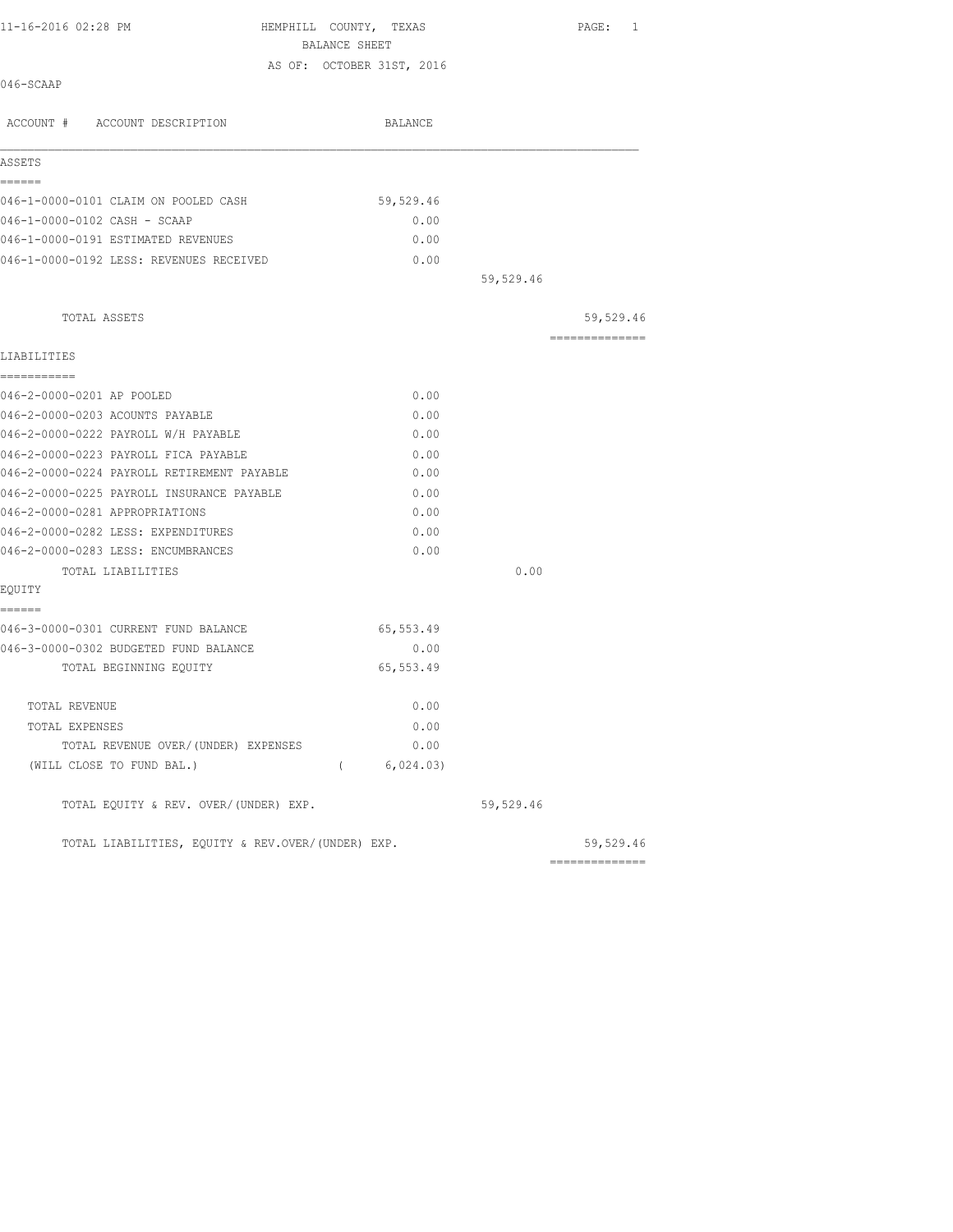| 11-16-2016 02:28 PM                               | HEMPHILL COUNTY, TEXAS    | PAGE: 1                                                                                                                                                                                                                                                                                                                                                                                                                                                                                |
|---------------------------------------------------|---------------------------|----------------------------------------------------------------------------------------------------------------------------------------------------------------------------------------------------------------------------------------------------------------------------------------------------------------------------------------------------------------------------------------------------------------------------------------------------------------------------------------|
|                                                   | <b>BALANCE SHEET</b>      |                                                                                                                                                                                                                                                                                                                                                                                                                                                                                        |
|                                                   | AS OF: OCTOBER 31ST, 2016 |                                                                                                                                                                                                                                                                                                                                                                                                                                                                                        |
| 047-SHERIFF COMMISSARY                            |                           |                                                                                                                                                                                                                                                                                                                                                                                                                                                                                        |
| ACCOUNT # ACCOUNT DESCRIPTION                     | BALANCE                   |                                                                                                                                                                                                                                                                                                                                                                                                                                                                                        |
| ASSETS                                            |                           |                                                                                                                                                                                                                                                                                                                                                                                                                                                                                        |
| ------<br>047-1-0000-0101 SHERIFF COMMISSARY      | 10,875.39                 |                                                                                                                                                                                                                                                                                                                                                                                                                                                                                        |
| 047-1-0000-0102 CASH-SHERIFF COMMISSARY           | 0.00                      |                                                                                                                                                                                                                                                                                                                                                                                                                                                                                        |
|                                                   |                           | 10,875.39                                                                                                                                                                                                                                                                                                                                                                                                                                                                              |
| TOTAL ASSETS                                      |                           | 10,875.39                                                                                                                                                                                                                                                                                                                                                                                                                                                                              |
| EOUITY                                            |                           | ---------------                                                                                                                                                                                                                                                                                                                                                                                                                                                                        |
| ======<br>047-3-0000-0301 SHERIFF COMMISSARY      | 10,875.39                 |                                                                                                                                                                                                                                                                                                                                                                                                                                                                                        |
| TOTAL BEGINNING EQUITY                            | 10,875.39                 |                                                                                                                                                                                                                                                                                                                                                                                                                                                                                        |
| TOTAL REVENUE                                     | 0.00                      |                                                                                                                                                                                                                                                                                                                                                                                                                                                                                        |
| TOTAL EXPENSES                                    | 0.00                      |                                                                                                                                                                                                                                                                                                                                                                                                                                                                                        |
| TOTAL REVENUE OVER/(UNDER) EXPENSES               | 0.00                      |                                                                                                                                                                                                                                                                                                                                                                                                                                                                                        |
| TOTAL EQUITY & REV. OVER/(UNDER) EXP.             |                           | 10,875.39                                                                                                                                                                                                                                                                                                                                                                                                                                                                              |
| TOTAL LIABILITIES, EQUITY & REV.OVER/(UNDER) EXP. |                           | 10,875.39                                                                                                                                                                                                                                                                                                                                                                                                                                                                              |
|                                                   |                           | $\begin{array}{cccccccccccccc} \multicolumn{2}{c}{} & \multicolumn{2}{c}{} & \multicolumn{2}{c}{} & \multicolumn{2}{c}{} & \multicolumn{2}{c}{} & \multicolumn{2}{c}{} & \multicolumn{2}{c}{} & \multicolumn{2}{c}{} & \multicolumn{2}{c}{} & \multicolumn{2}{c}{} & \multicolumn{2}{c}{} & \multicolumn{2}{c}{} & \multicolumn{2}{c}{} & \multicolumn{2}{c}{} & \multicolumn{2}{c}{} & \multicolumn{2}{c}{} & \multicolumn{2}{c}{} & \multicolumn{2}{c}{} & \multicolumn{2}{c}{} & \$ |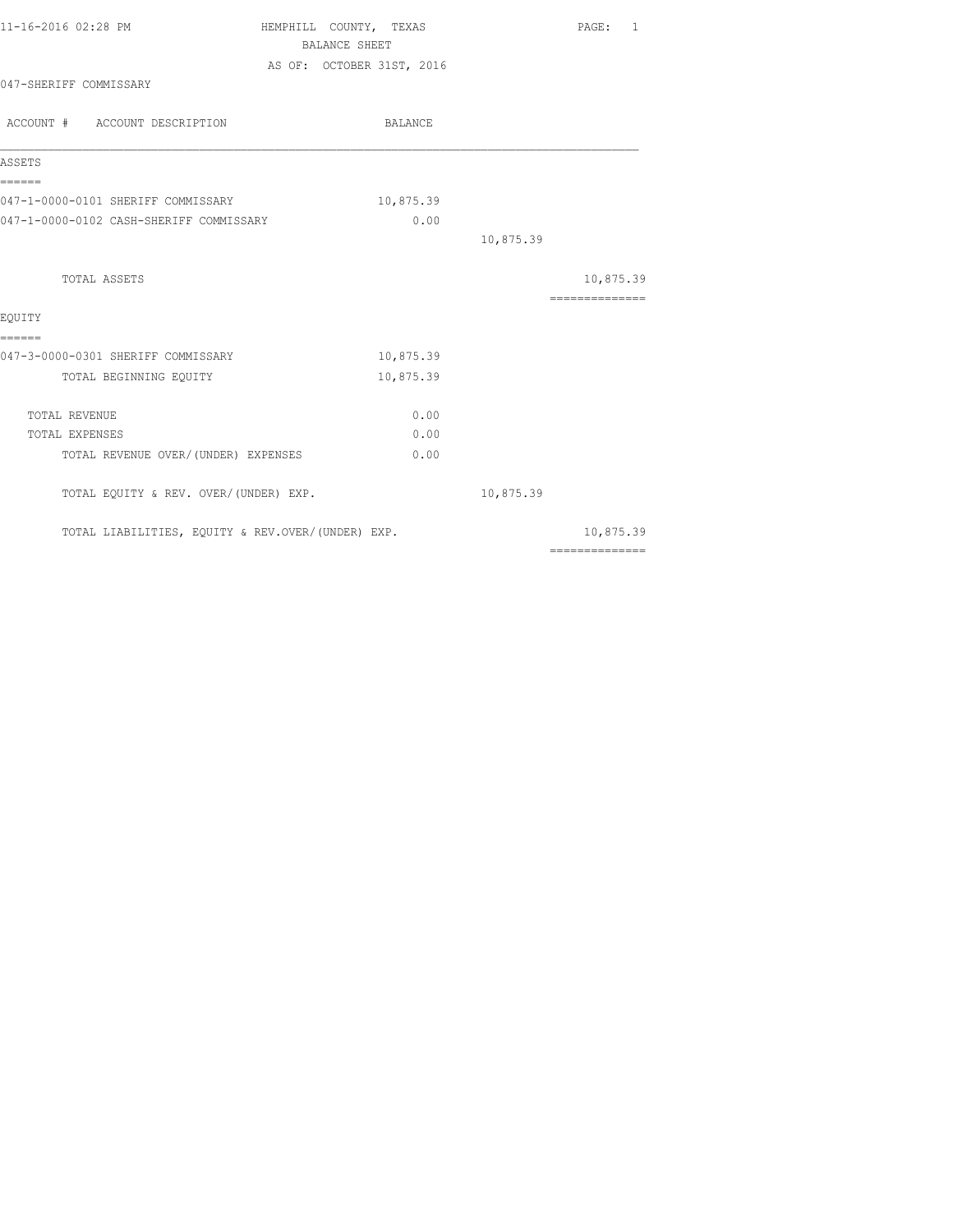| 11-16-2016 02:28 PM | HEMPHILL COUNTY, TEXAS    | PAGE: 1 |  |  |  |
|---------------------|---------------------------|---------|--|--|--|
|                     | BALANCE SHEET             |         |  |  |  |
|                     | AS OF: OCTOBER 31ST, 2016 |         |  |  |  |
| 048-SHERIFF SEIZURE |                           |         |  |  |  |

| ACCOUNT # ACCOUNT DESCRIPTION                     | BALANCE  |          |                            |
|---------------------------------------------------|----------|----------|----------------------------|
| ASSETS                                            |          |          |                            |
| ======<br>048-1-0000-0102 CASH                    | 5,306.77 |          |                            |
|                                                   |          | 5,306.77 |                            |
| <b>TOTAL ASSETS</b>                               |          |          | 5,306.77<br>============== |
| EQUITY                                            |          |          |                            |
| ======                                            |          |          |                            |
| 048-3-0000-0301 FUND BALANCE                      | 5,306.77 |          |                            |
| TOTAL BEGINNING EQUITY                            | 5,306.77 |          |                            |
| TOTAL REVENUE                                     | 0.00     |          |                            |
| TOTAL EXPENSES                                    | 0.00     |          |                            |
| TOTAL REVENUE OVER/ (UNDER) EXPENSES              | 0.00     |          |                            |
| TOTAL EQUITY & REV. OVER/(UNDER) EXP.             |          | 5,306.77 |                            |
| TOTAL LIABILITIES, EQUITY & REV.OVER/(UNDER) EXP. |          |          | 5,306.77                   |
|                                                   |          |          | ==============             |